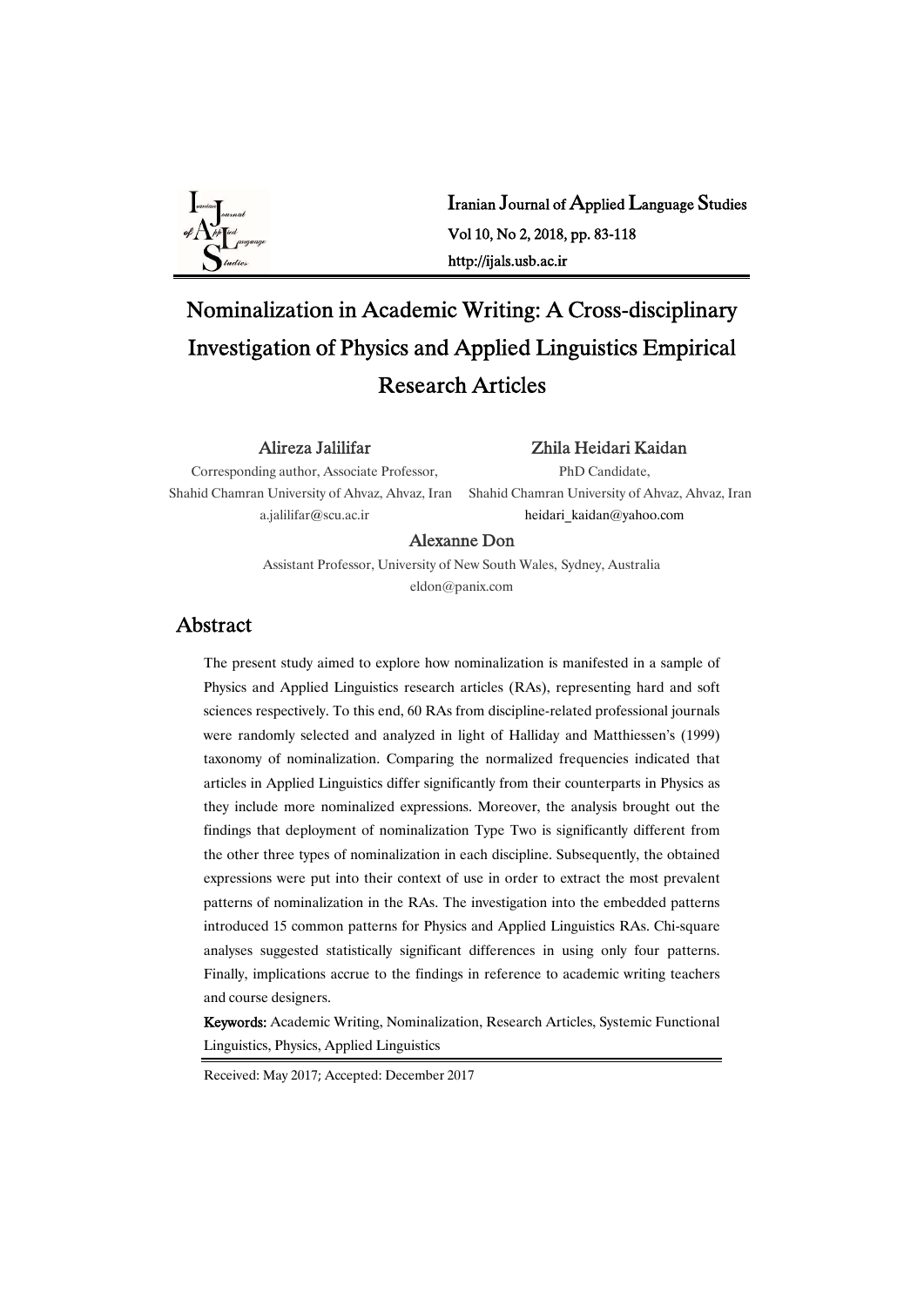## 1. Introduction

Owing to the importance of scientific writing in sharing knowledge, an extensive number of linguistic studies have been carried out in this area in recent years (e.g., Abdi, 2011, 2009; Abdollahzadeh, 2011; Gillaert & Van de Velde, 2010; Hu & Cao, 2011; Hyland, 2008, 2003; Jalilifar, Alipour & Parsa, 2014; Jalilifar, Saleh, & Don 2017a; Jalilifar, White, & Malekizadeh, 2017b; Ren & Li, 2011; Samraj, 2005; Zarei & Mansoori, 2012; Yang, 2014). Academic writing is the most prominent means of exchanging information among discourse community members and can be considered as an eminent channel via which it will be possible for academics to talk to each other and share their knowledge. According to Vazquez and Giner (2008), academic writing should improve the credibility of the writer which constructs a reliable description of the researcher's analysis. Academic writing has its own salient features to which special probabilities are attached. It is a form of scientific writing in which certain words and grammatical forms are strongly favored while others are not taken as the most favored constructions in varieties of writings (Halliday & Martin, 1993).

Among the various types of academic writings, it is the research article (RA) which has garnered the attention of scholars (Hyland, 2005; Jalilifar, 2012; Jalilifar et al., 2017a; Oztürk, 2007; Samar & Talebzade, 2006; Samraj, 2002; Swales, 1990). As contended by Koutsantoni (2006), RAs are conceived as one of the key genres that members of research communities use to expand and share the knowledge of the field. To disseminate new information which would probably certify or contradict previous findings, researchers place great importance on RAs; hence, authors are cautious as the acceptance or rejection of their findings is highly dependent on the method of its presentation to the disciplinary community (Nivalas, 2011).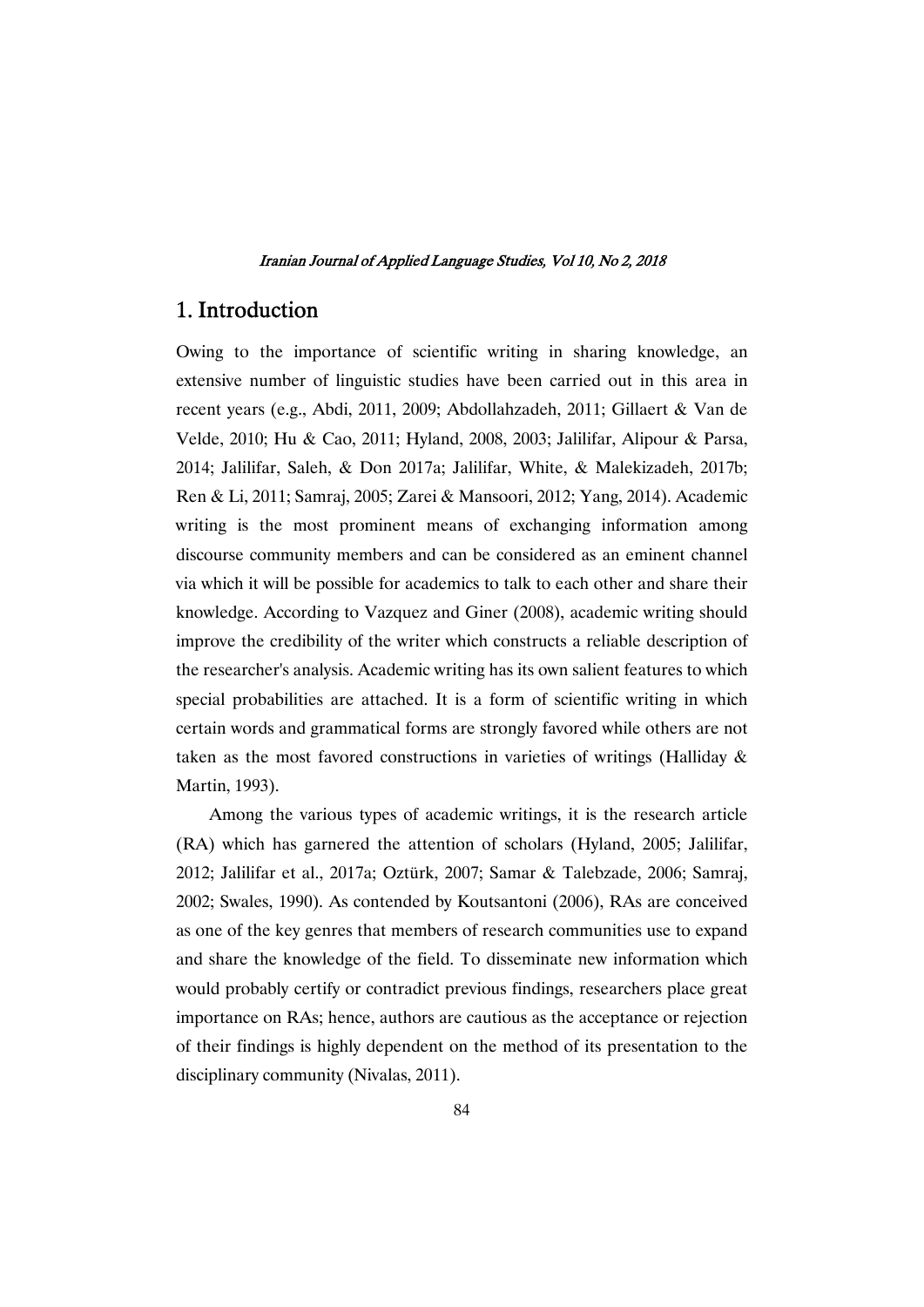To improve the method of development a prominent feature of academic texts is the high degree of formality, and this is obtained through the use of specialist vocabulary, information packaging, and impersonal voice which are all respectively reflected in three areas: high lexical density, high nominal style and impersonal constructions (Hyland, 2006). As a result, the presence of a specialized pattern of information packaging and texture which assist the economy of words and maintain the sophistication as well as erudite touch which distinguishes a particular text as an academic discourse is necessary (Ezeifeka,2014).

In introducing the nuances and structures typical of academic writing such as the use of nominalization, teachers require a suitable means of clarifying and explaining how these characteristics work in context. One of the most useful tools for examining such patterns is provided by Systemic Functional Linguistics (SFL). In SFL, language is construed as different and interrelated options to make meanings and it provides a clear relationship between functions and grammatical systems (Halliday, 1994). Systemists focus on "how the grammar of a language serves as a resource for making and exchanging meanings" (Lock, 1996, p.3). That is, being concerned with the grammatical patterns, lexical items, as well as choices of those items, SFL is functional since it is designed to account for how language is used in written or spoken texts. To analyze texts, systemists prefer to take different approaches so they can clarify the main functions of a text served through linguistic forms. There does, in fact, seem to be a considerable emphasis given to grammatical metaphor (GM) among these features. Martin and Rose (2007) elaborate on GM as involving transference of meaning from one kind of element to another kind (p. 110).

Among the lexico-grammatical realizations of grammatical metaphor, nominalization is the most common form, particularly in science and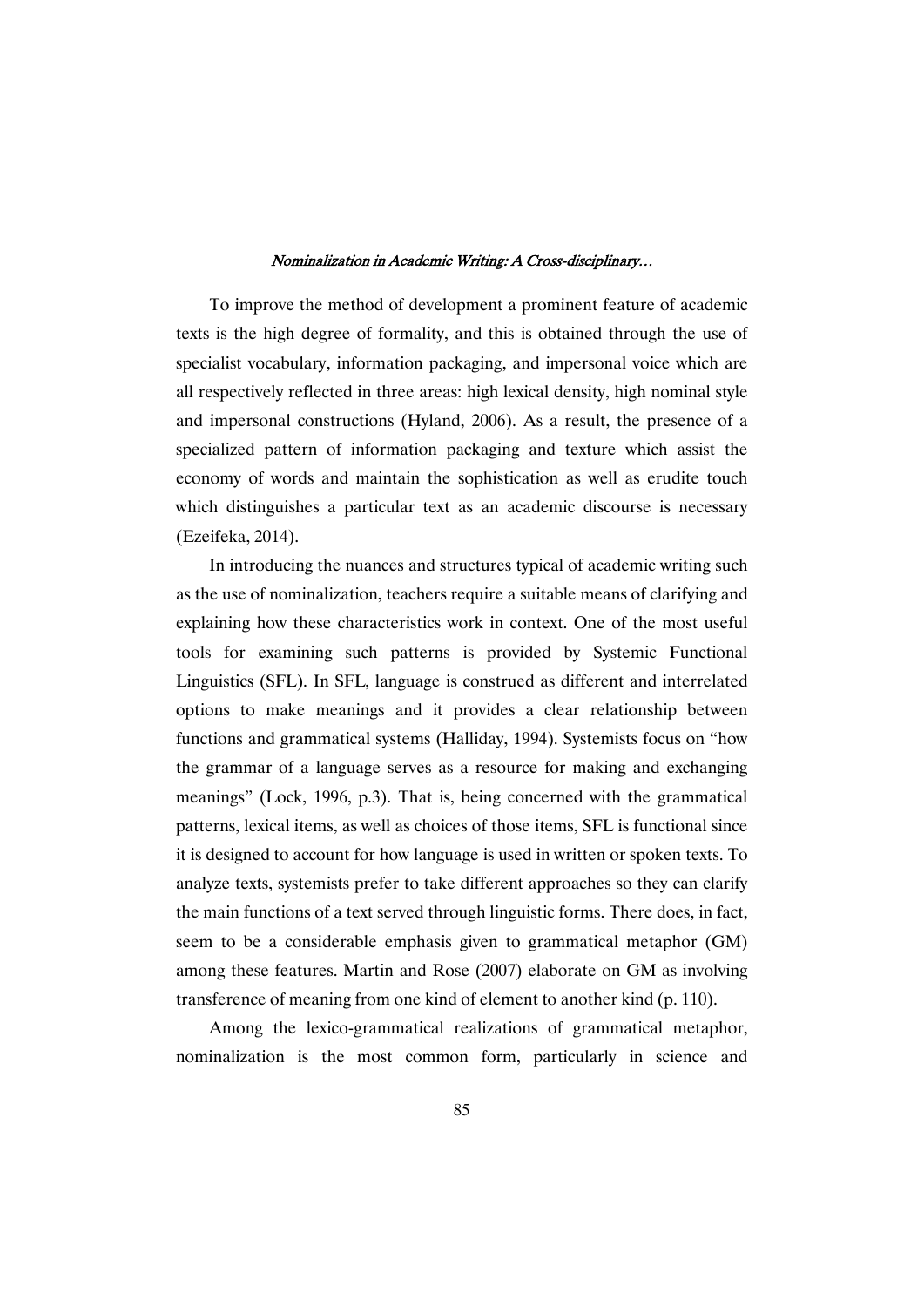technology discourse. As an essential resource for creating scientific discourse, nominalization is used for a more formal, concise and stylistic textual representation and packaging of meaning in an economical way. Reliance on nominalized constructions is particularly prominent in academic writing (e.g., Banks, 2008; Halliday, 2004). Nominalization, as has been presented in metaphor studies, is the means by which the processes and qualities are turned into nouns. At the grammatical level, nominalization can be treated as a grammatical resource for deriving nouns from other word classes such as verbs and adjectives (Halliday & Matthiessen, 2004). Obtaining the meaning of nominalization requires the analysis of both the metaphorical and the congruent realizations (Halliday, 1994; Heyvaert, 2003). Thus, in the following example, if we want to talk about the differences between two types of something, the natural way to do it would be (1).

(1) These two types are different. It is assumed in the second type that there are certain generic elements that indicate the quality of research articles. (Applied linguistics, Jaroongkhongdach et al., 2012,p.196)

We could also talk about how the two types differ in an incongruent manner as in  $(2)$ .

(2) The main difference between these two types is that the second type follows the assumption that there are certain generic elements that indicate the quality of research articles.

Taking the Hallidayan analysis, the nominalized structures like *difference* and *assumption* are viewed as the metaphorical counterparts of *different* and assumed. These changes illustrate what is meant by grammatical metaphor.

There has been a considerable surge of attention to research on nominalization through the study of the academic texts employed in different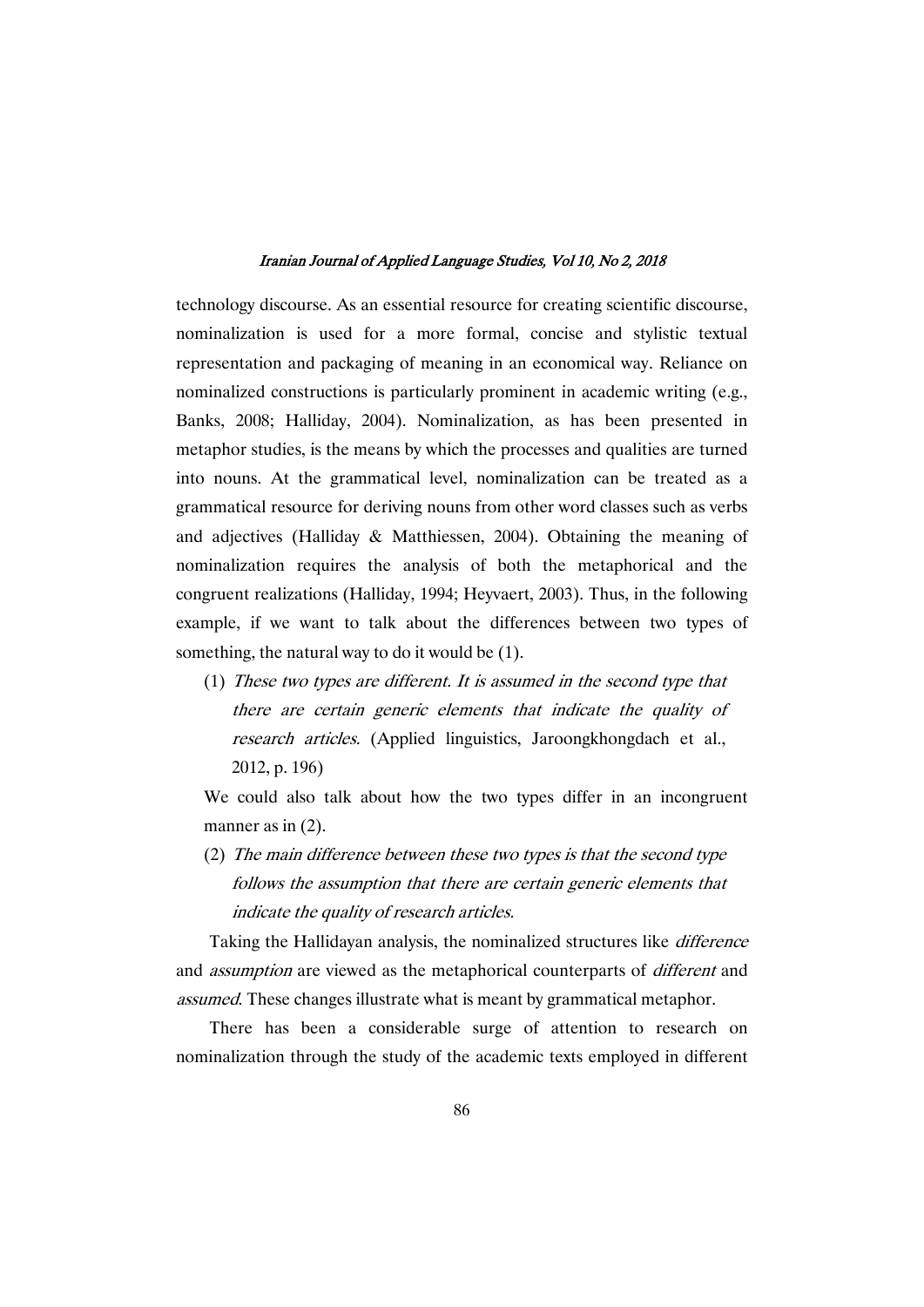scientific disciplines (Biber & Gray, 2013; Babaii & Ansary, 2005; Comrie & Thompson, 2007; Halliday & Martin, 1996; Halliday & Matthiessen, 1999; Heyvaert, 2003; Jalilifar et al., 2014; Jalilifar, et al, 2017b; Mair & Leech, 2006; Moltmann, 2007; Noonan, 2007; Rathert & Alexiadou, 2010; Zucchi, 1993). Close textual inspection and principled methods of analysis of these sets of studies which deal with specific disciplinary contexts in single disciplines have depicted the prevailing utilization of nominalization which plays an important role in academic discourse (Galve, 1998; Fatonah, 2014; Starfield, 2004; Vu Thi, 2012). However, other cross-disciplinary studies have gone further in analyzing the deployment of nominalization more profoundly. More recent studies surveyed nominalized expressions as unique discourse features in academic writings across disciplines and the results showed no significant differences in using nominalizations in the intended disciplines (Jalilifar et al., 2017b; Jalilifar & Memari, 2017; Jalilifar, Alipour & Parsa, 2014; Ahmad, 2012; Hadidi & Raghami, 2012). Jalilifar et al. (2017b), for example, investigated nominalization types and patterns in eight academic textbooks from Physics and Applied Linguistics. They reported similarities in the deployment of the first three most prevalent patterns in the sample textbooks, and marked disciplinary distinctions in the distribution of these patterns. However, their study showed no significant difference in deployment of the four types of nominalization ascribable to disciplinary variations. Nevertheless, other studies have acknowledged marked disciplinary characteristics by the use of nominalization, (Tabrizi & Nabifar, 2013; Pun & Webster, 2009; Holtz, 2009; Alise, 2008). This disparity in the use of nominalization across various branches of science suggests that, influenced by the epistemological nature of the inquiry, nominalization may be used in different disciplines to account for the nature of discipline-specific academic writings. Thus, previous studies have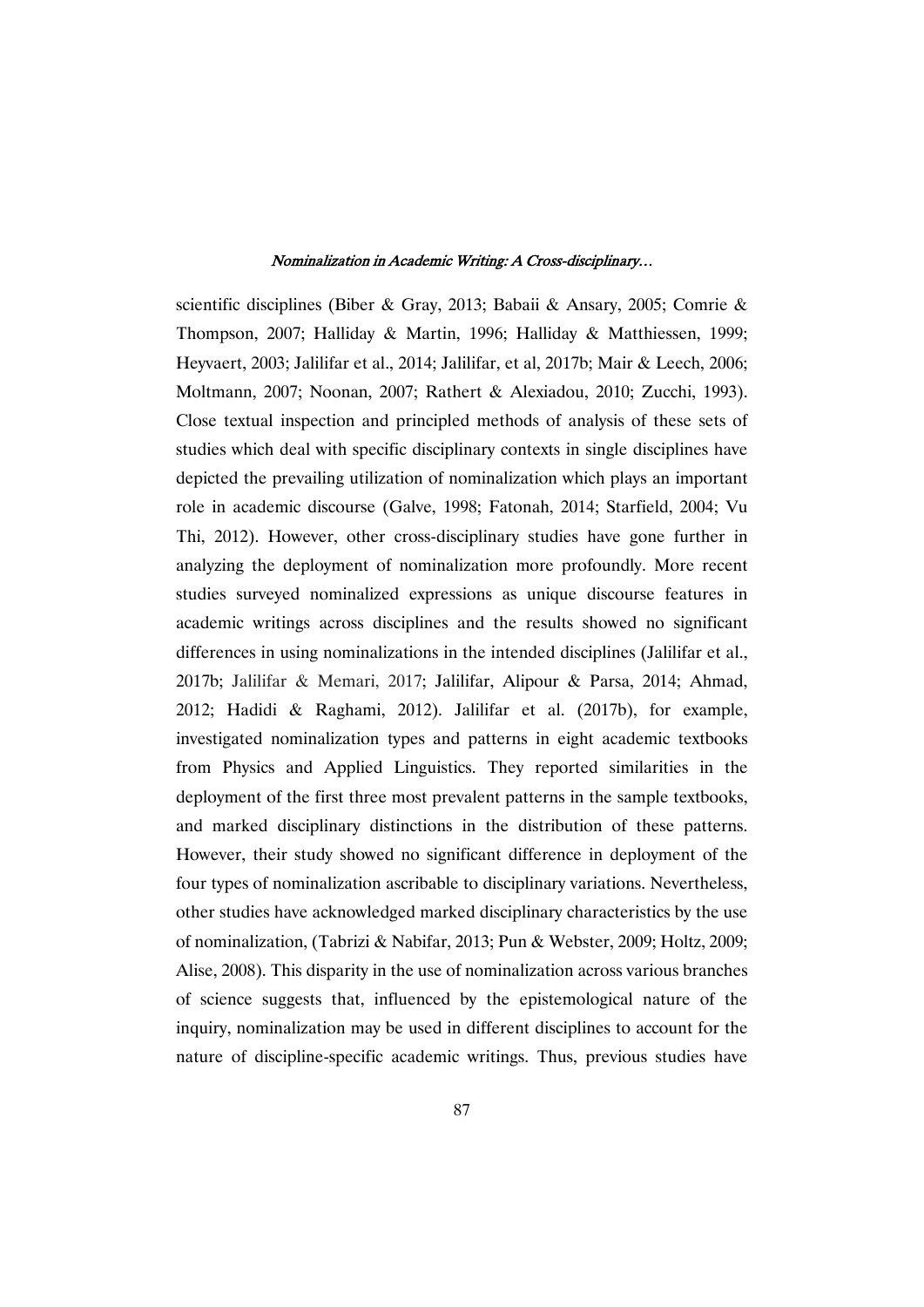failed to provide a conclusive answer to the question of nominalization across disciplines.

It is thus worth exploring lexico-grammatical features of nominalization across various sciences to enhance writers' awareness of how to participate in their respective field's knowledge-making practices and how the language system operates in different academic disciplines. The need to study disciplinary differences motivates researchers to shed more light on nominalization in academic writing, investigating how nominalization is manifested in the sample experimental RAs of Physics and Applied Linguistics, representing hard and soft sciences respectively, to reveal the probable intrinsic disciplinary peculiarities in the deployment of nominalization which seem to have been underrepresented in the existing literature. More specifically, the current study targeted seeking answers to the following questions:

- 1. To what degree does the distribution of nominalization differ in a comparison of the sample RAs in Physics and Applied linguistics?
- 2. To what extent are the rhetorical functions of nominalization different in the RAs?

# 2. Method

To explore the extent of nominalization deployment in RAs, the present comparative, corpus-based study draws on the qualitative and quantitative analyses of instances of nominalization in a corpus of RAs as representatives of Physics and Applied linguistics to find out whether the distribution of nominal expressions and their related patterns mark any disciplinary distinctions.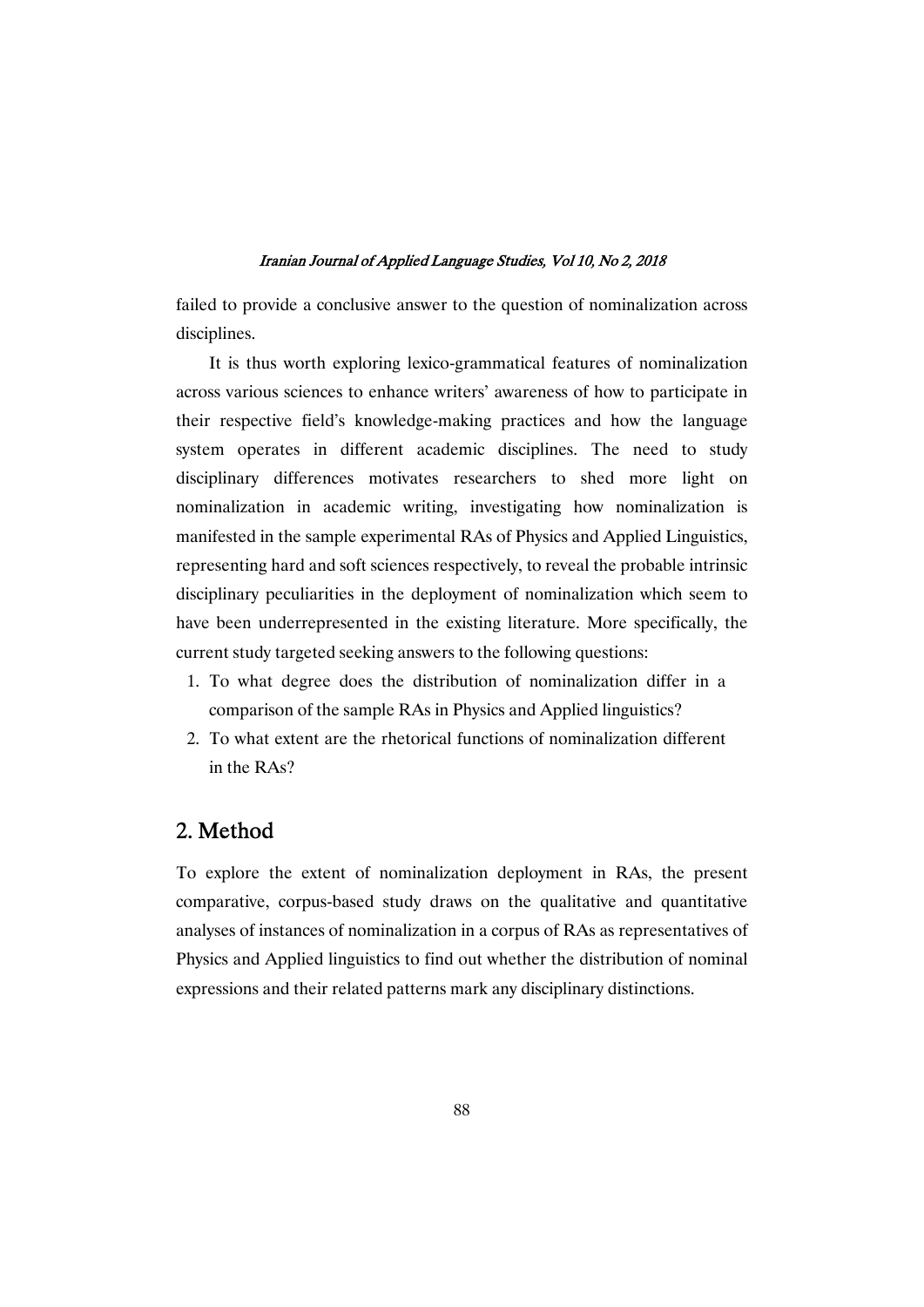### 2.1. Disciplinary Representation

Following a cognitive approach, that is setting the categories on the basis of both the experience of scientometricians and external experts, Glanzel and Schubert (2003) proposed a two-level hierarchical classification scheme for three main discipline areas: Sciences, Social Sciences, and Humanities. Glanzel and Schubert's (2003) two-level scheme includes 12 first-level fields and 60 second-level subfields of the Sciences, as well as three major fields and seven subfields for the Social Sciences and Humanities. Another major area, *applied* disciplines, has been introduced by Coffin, Curry, Goodman, Hewings, Lillis, and Swann (2003). They have provided some representative examples for these four main discipline areas.

With reference to the complexity of demarcating disciplines and the various analytical frameworks used to classify academic disciplines, the choice of the disciplines under the study was based on the new classification scheme of science fields which is a way of grouping disciplines into four main areas: Sciences, Social Sciences, Humanities/Arts, and Applied Disciplines (Coffin, et al., 2003; Glanzel & Schubert, 2003). As displayed in Figure 1, these four main areas are placed along a continuum from sciences to applied disciplines (Hyland,2009,p.63).

|                                           | <b>Sciences</b> | Social Sciences | Humanities/Arts | <b>Applied Disciplines</b> |
|-------------------------------------------|-----------------|-----------------|-----------------|----------------------------|
| $HARDER \leftarrow \leftarrow \leftarrow$ |                 |                 |                 | $\rightarrow$ SOFTER       |

### Figure 1. Continuum of Disciplines

Taking Glanzel and Schubert's (2003) and Coffin et al.'s (2003) classification schemes for the main discipline areas, we included Physics [PH] to represent the Sciences at the so-called hard end of the continuum and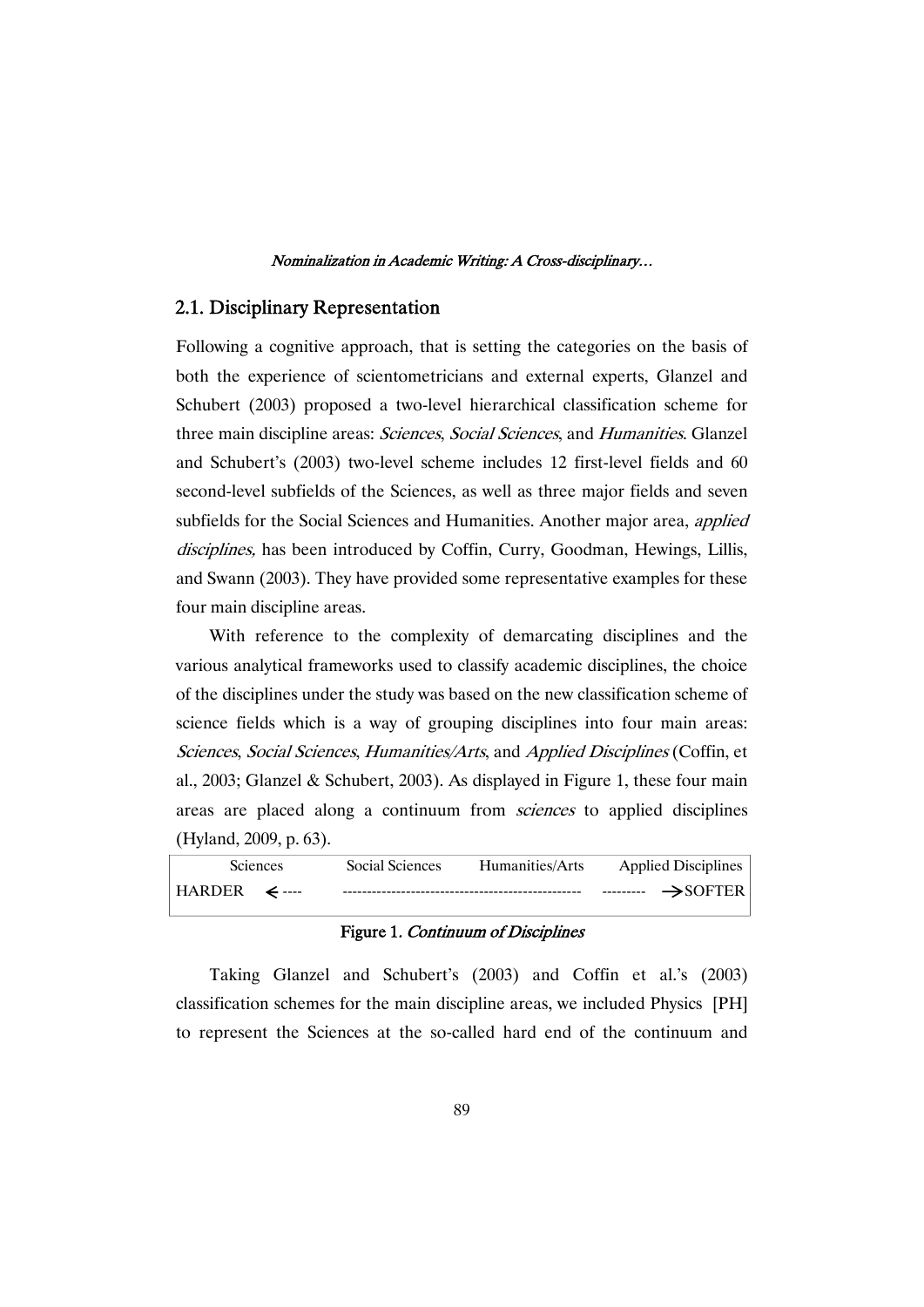Applied linguistics [AL] to represent the Applied Disciplines at the soft end of the continuum.

### 2.2. Research Article Selection

Decision on journals was made by consulting five experts in each discipline. To this aim, the university professors in the related departments at Shahid Chamran University of Ahvaz were met and they were asked to recommend the most important and prestigious journals they, as experts in the field, consider as essential in their own discipline. The suggestions made by these experts were then juxtaposed to arrive at a final decision on the selected materials for the analysis. Acknowledging that genres, according to Ramanathan and Kaplan (2000), are dynamic and likely to be temporal, we downloaded only RAs published since 2011 onwards from the respective journals. The papers for the analysis were retrieved from seven academic journals from Applied Linguistics (Journal of Pragmatics, English for Specific Purposes, English for Academic Purposes, Discourse Studies, Discourse and Communication, International Journal of Applied Linguistics and Language Learning) and three journals from Physics (Biomaterials, Solar Energy Materials and Solar Cells, Journal of Magnetism and Magnetic Materials). Assuming that the generic structure of a research article might change depending on whether the article reports an empirical study or reflects on the existing theories or reviews a book (Crookes, 1986), we included only those articles with an empirical design. This led to the selection of an unequal number of articles from the journals. All the papers were published between 2010 and 2015 except for two papers in Physics which were published in 2007 and 2008. Consequently, each discipline was represented by random selection of 30 sample RAs. A corpus of this size can be regarded as representative of the empirical papers published in the two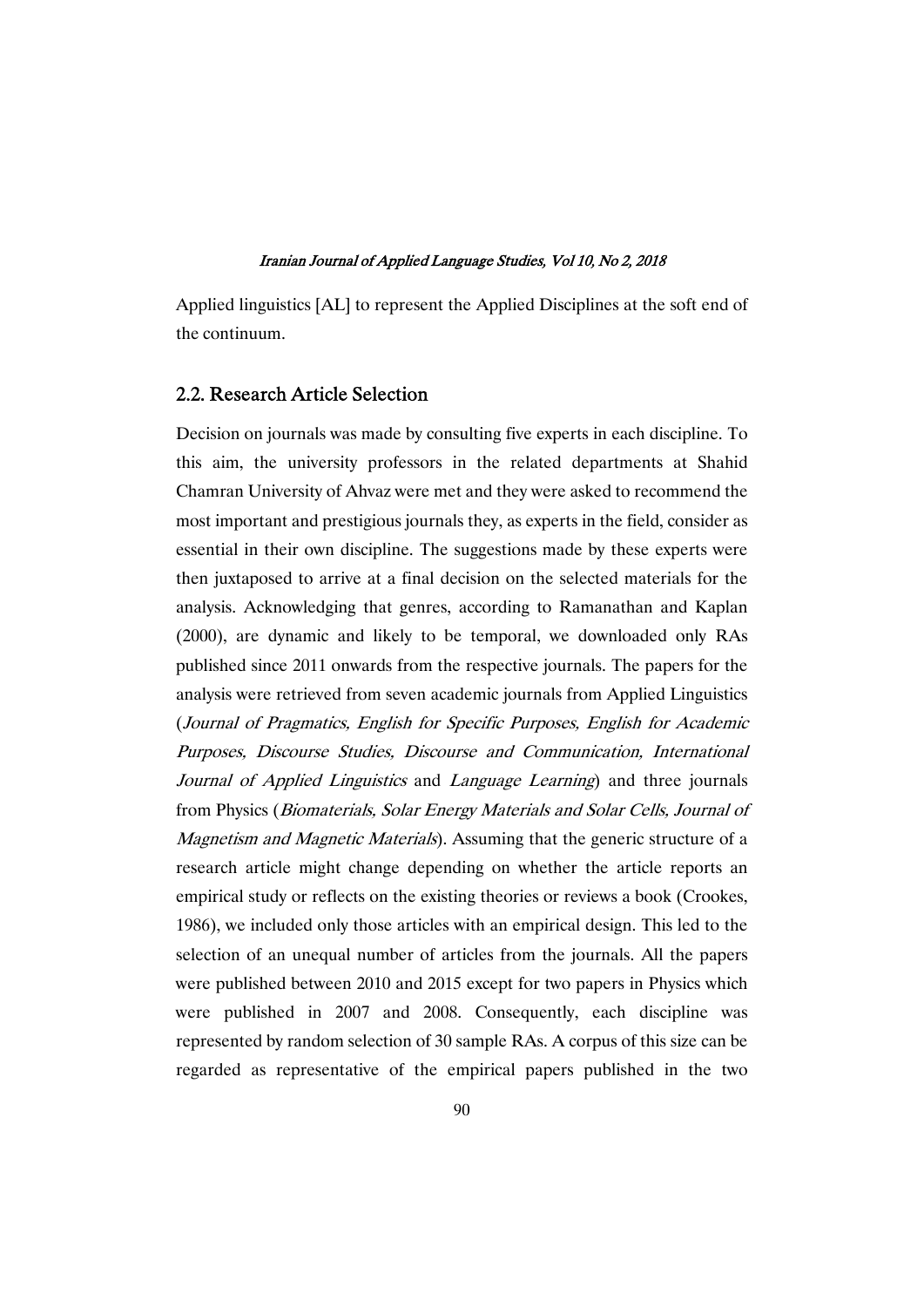disciplines in focus and is expected to be satisfactory to make tentative generalizations about the rhetorical structure preferences of the members of the academic communities in the related disciplines (Holmes, 1997; Ruiying  $\&$ Allison, 2003). What makes this study interesting is that contrary to other studies (Giannoni, 2002; Jalilifar et al., 2017a), the analysis here was not restricted to only one part of RAs but all parts of an RA, after removing the abstract, reference list, acknowledgments, and appendices, were subjected to analysis.

# 3. Data Analysis

The first phase in the analysis was identification, quantification, and classification of nominalization instances. In order to locate the instances of nominalizations in the RAs, one of the researchers first read the entire texts. In light of Halliday and Matthiessen's (1999) taxonomy of nominalizations, all occurrences of nominalizations were excerpted manually. According to Halliday (1999), each metaphorical wording must have its equivalent congruent wording. Therefore, in this study, to make sure that the excerpted instances truly function as nominal, the congruent domains of extracted instances were discussed, a pursuit which Thompson (2004) refers to as unpacking a grammatical metaphor (arriving at or hypothesizing about a potential wording that mirrors that instance of grammatical metaphor in its congruent domain). In addition, to ensure that instances of nominalizations were identified with a high degree of accuracy, inter-coder procedures were implemented in the second stage: to check the inter-coder reliability, about 10 percent of the sample was cross-checked by a second coder working independently. This was followed by applying Pearson correlation to calculate the inter-rater reliability of the analyses. The coefficient of correlation obtained for the analysis was 0.80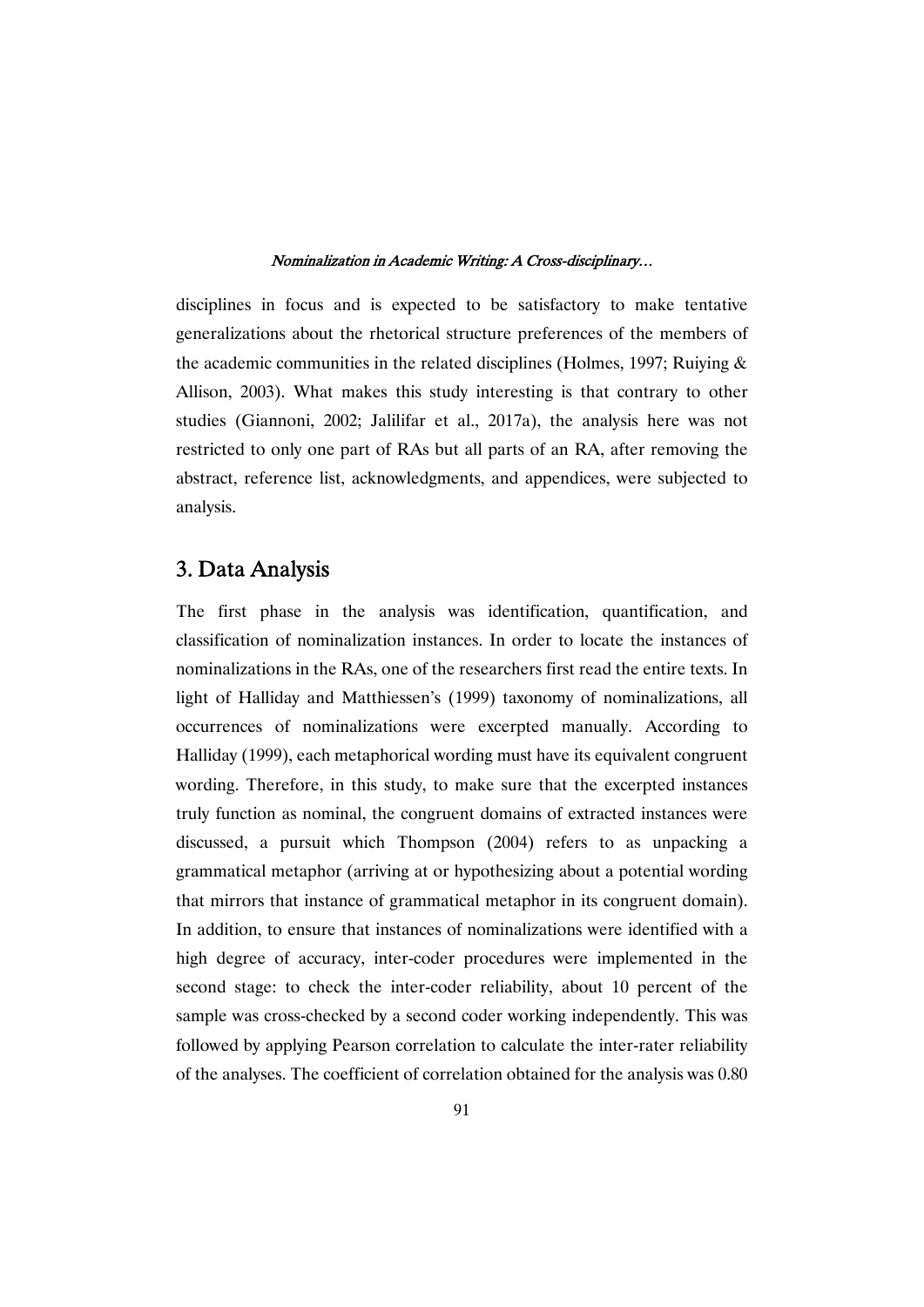which is an acceptable index. The two researchers then discussed the results and adjudicated any disagreements. The main researcher then continued locating nominalization instances in the rest of the papers

The process of analysis was pursued by counting each instance of nominalization and then various types of instances were classified based on the four types of nominalizations enumerated by Halliday and Matthiessen (1999) (see Table 1). First, nominalization instances were identified manually and tagged based on suffixes: nouns ending in the suffixes  $-ity$  and  $-ness$  were tagged as Type 1 (deriving from adjectives, originally realizing properties); nouns ending in the suffixes -age, -al, -(e)ry, -sion / -tion, -ment, -sis, -ure, and -th were tagged as Type 2 (deriving from verbs, originally realizing processes); and nouns not ending in suffixes were tagged through consulting dictionaries to find the related derivation from adjectives, verbs, prepositions, and conjunctions.

|        | Conversion                 |       |           | Example        |
|--------|----------------------------|-------|-----------|----------------|
| Type 1 | Adjective                  | Thing | unstable  | instability    |
| Type 2 | Verb                       | Thing | transform | transformation |
| Type 3 | Circumstance $\rightarrow$ | Thing | with      | accompaniment  |
| Type 4 | Conjunction                | Thing | if        | Condition      |

Table 1. Halliday and Matthiessen's (1999) Classification of Nominalizations

Text analysis is a very knotty and onerous task because it assumes possessing analytical skills on the part of the analyst to arrive at sound analyses and avoid wrong interpretations and classifications. For instance, decision on a nominalization instance or a gerund can sometimes be a hard nut to crack. To this aim, an extensive manual checking was carried out to correctly categorize the nouns ending in  $-\text{ing}$  as either instances of nominalization derived from verbs (e.g., *After giving answers* [AL, Alfahad (2015, p. 60)] (*give-giving*), or not, for example as a gerund (e.g., Presenting them with such a model is vital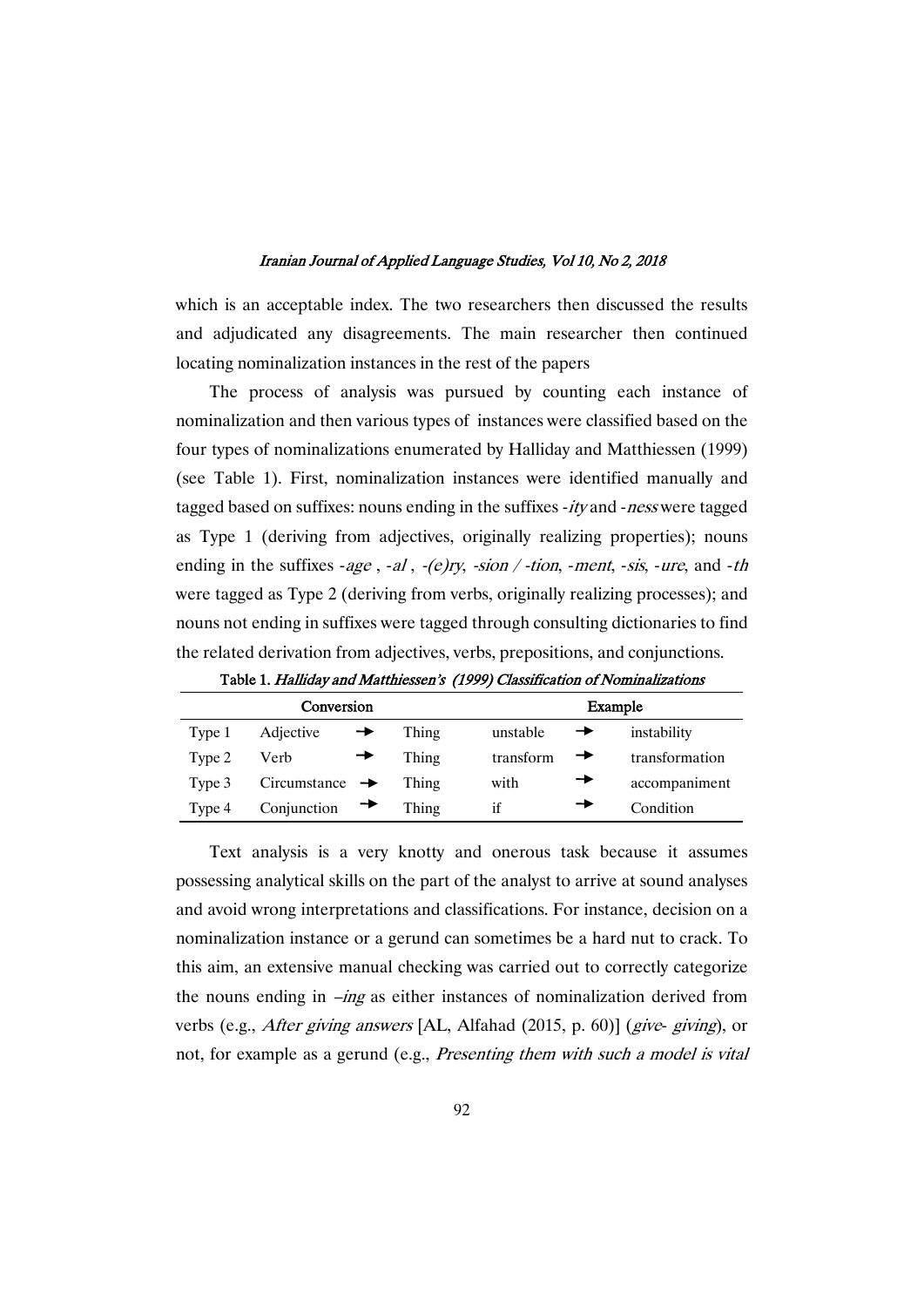not only because they have not been expected ... [AL, Hawes & Thomas (2012, p.176)]).

The second phase in the analysis included identification, quantification, and classification of the patterns in which the nominal groups cropped up. In so doing, the main researcher extracted the patterns used in each discipline through analyzing the lexicogrammatical contexts in which nominals occurred. As the purpose of this part of the study was identification and categorization of the nominalization patterns that appeared in the studied texts, the analysis of the texts ceased when dominant patterns were identified and no further similarities/differences emerged in the way these patterns were realized. The analysis of about 7 RAs from Applied linguistics and only 4 RAs in Physics resulted in data saturation. Extracting the patterns was obtained through the identification of the word order of the elements of the nominal groups in which instances of nominalization occurred. The basis for extracting the patterns was Halliday (2004, p. 320), as illustrated in Figure 2:

| Deictic              | Deictic 2 Numerative Epithet Classifier Thing Qualifier |                 |           |      |                       |
|----------------------|---------------------------------------------------------|-----------------|-----------|------|-----------------------|
| determiner adjective | numeral                                                 | adjective noun/ |           | noun | Prepositional phrase/ |
|                      |                                                         |                 | adjective |      | (in) finite clause    |
|                      |                                                         |                 |           |      |                       |

Figure 2. Experiential Functions and Word Classes

## 4. Results and Discussion

In this section, the results obtained from data analysis are presented and discussed. As the total number of words in each group of RAs varied across the selected disciplines, (248418 in Applied Linguistics vs. 140523 in Physics), normalization of the data was necessary. In simple terms, the instances of nominalization per equal number of words in both corpora were counted. In comparing the normalized frequencies as reported in Table 3, the use of 10196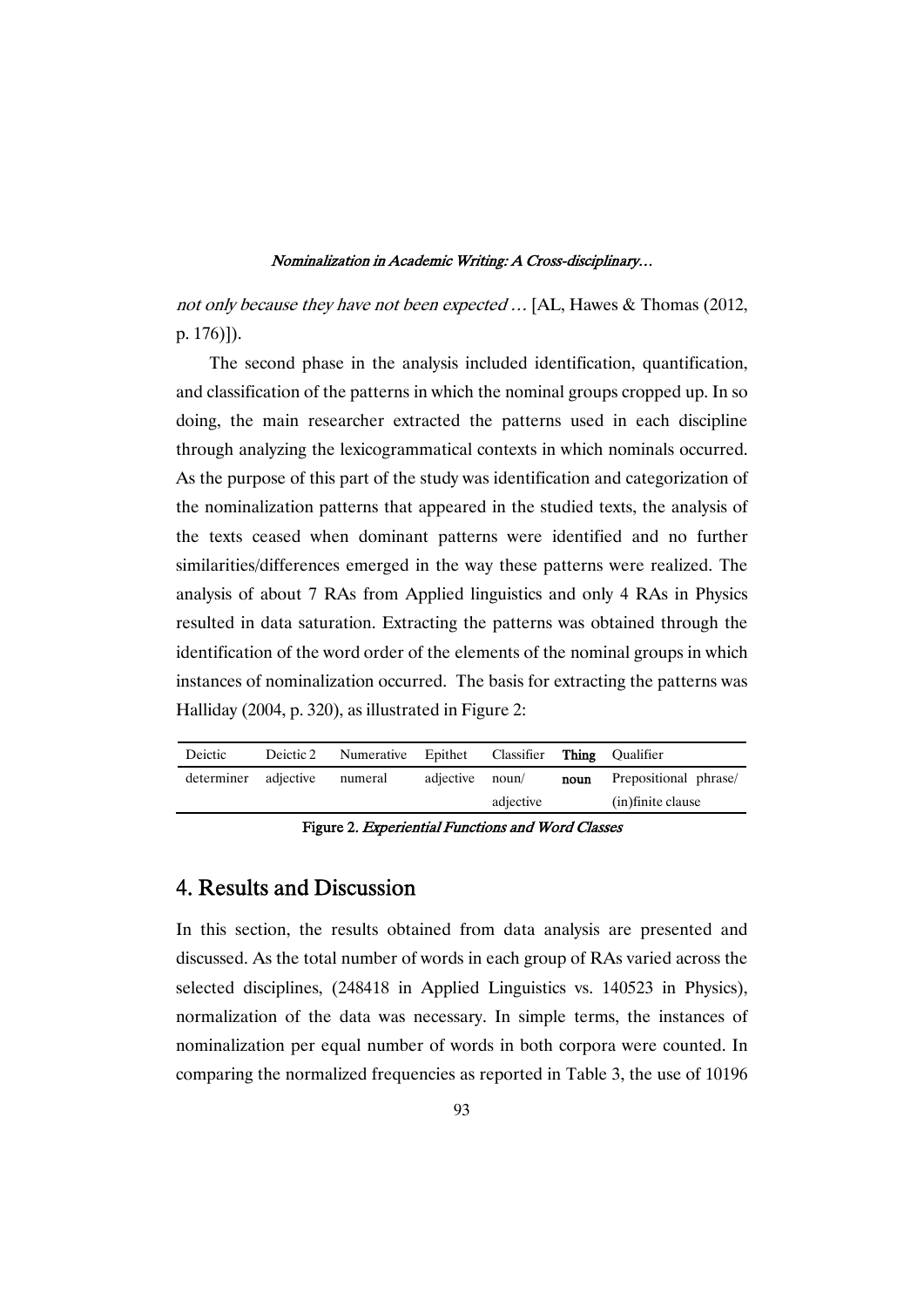instances of nominalization or approximately 21 instances per 500 words in Applied Linguistics almost doubles that in Physics, indicating that authors in Applied Linguistics differ from their counterparts in Physics in the use of nominalized expressions.

| 500 Words                  |                        |                     |        |  |  |  |
|----------------------------|------------------------|---------------------|--------|--|--|--|
| <b>Discipline</b>          | Raw number             | Per 500 Words of    | Word   |  |  |  |
|                            | of nominal expressions | nominal expressions | counts |  |  |  |
| <b>Physics</b>             | 2939                   | 10.457              | 140523 |  |  |  |
| <b>Applied Linguistics</b> | 10196                  | 20.521              | 248418 |  |  |  |
| Total                      | 13135                  | 30.978              | 388941 |  |  |  |

Table 3. Frequency Analysis of Nominalized Expressions in Each Discipline Per

The result was analyzed through Chi-square  $(X2)$ , to test whether the difference between the RAs in the selected disciplines, in terms of the use of nominalization, was significant. Chi-square test showed a significant difference at 0.05 ( $X = 3.903$ ; critical value=0.0482). This finding is compatible with those gained by Jalilifar et al. (2014). They, as well, found that the use of nominalization in Applied Linguistics by far outran that in the hard discipline of Biology.

The difference between Applied Linguistics and Physics RAs might reflect the attitudes of the writers of the two disciplines in construing academic knowledge. A further reason for the existing disparity relates to the nature of the two disciplines, with Applied Linguistics dealing with more abstract topics (e.g., language proficiency, politeness, thematicity, metadiscourse, oral request) than Physics (e.g., particles and nano-particles). Results indicated that the more abstract a discipline, the more abstraction is required in the language to write in that discipline.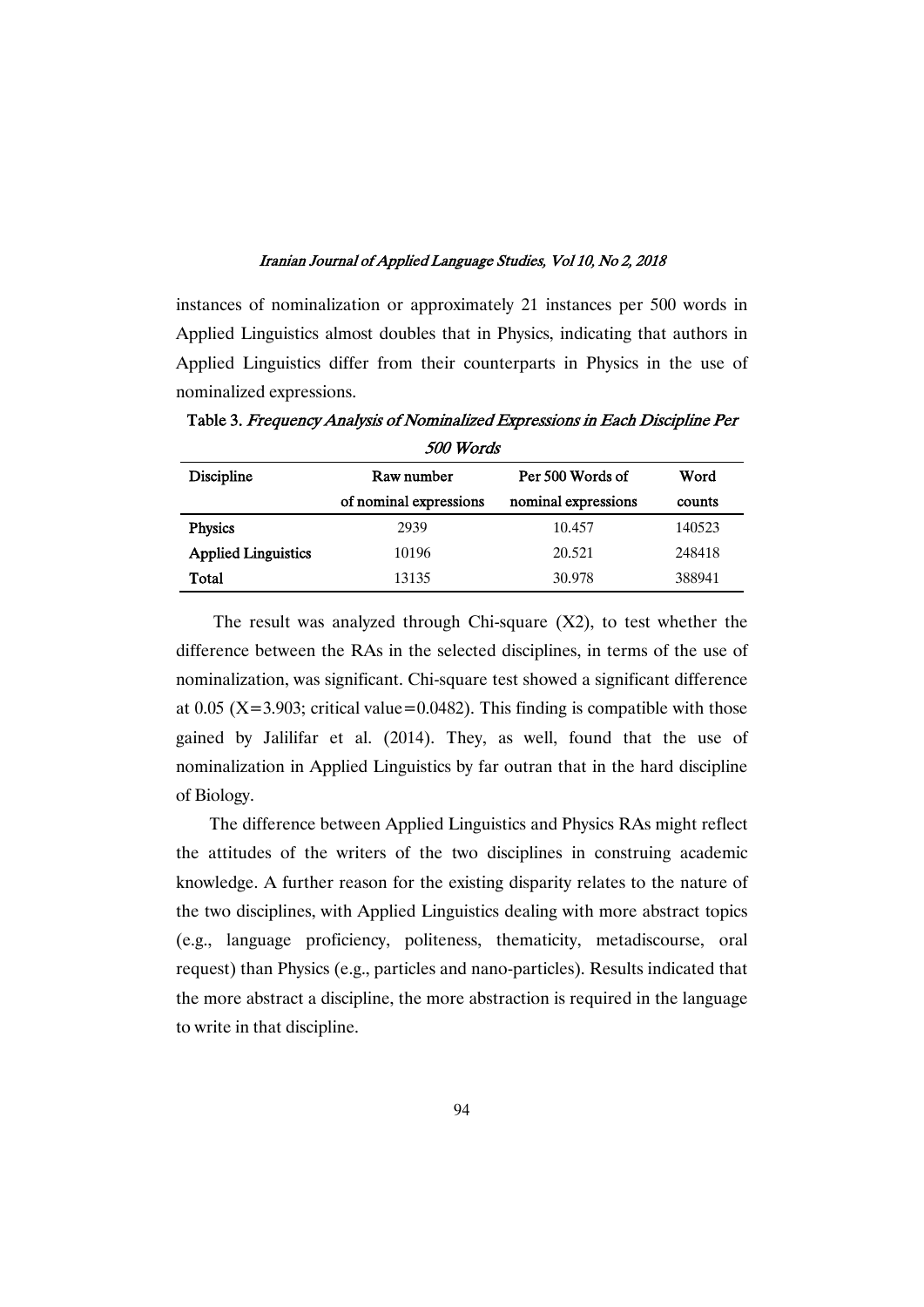As can be seen from Table 4, frequency analysis revealed that there are worth-pointing differences in the use of various types of nominalization in these two disciplines. Nominalization type two, verb (Process) to noun (entity), outnumbered the other three types of nominalization with a higher percentage (84.84 and 83.94) in both disciplines, followed by nominalization type 1 (quality). The other types of nominalization were not substantially employed.

|                  |            | Type 1<br>(Qualities) | Type 2<br>(Processes) | Type 3<br>(Circumstances) | Type 4<br>(relators) |
|------------------|------------|-----------------------|-----------------------|---------------------------|----------------------|
| Applied          | Raw number | 1433                  | 8651                  | 103                       | 9                    |
| Linguistics      |            |                       |                       |                           |                      |
|                  | Per 500    | 70.27                 | 424.2                 | 5.05                      | 0.44                 |
|                  | Percentage | 14.05                 | 84.84                 | 1.01                      | 0.08                 |
| $\Sigma = 10196$ |            |                       |                       |                           |                      |
| <b>Physics</b>   | Raw number | 401                   | 2460                  | 65                        | $\overline{4}$       |
|                  | Per 500    | 68.43                 | 419.7                 | 11.09                     | 0.68                 |
|                  | Percentage | 13.43                 | 83.94                 | 2.21                      | 0.13                 |
| $\Sigma = 2930$  |            |                       |                       |                           |                      |

Table 4. Frequencies of Nominalization Types in the RAs of Hard and Soft Sciences

Results of the Chi-square revealed that deployment of nominalization type two is significantly different from the other three types of nominalization in each discipline. The exact statistical results are provided in Tables 5 and 6.

|  | Table 5. <i>Chi-square Values of Nominalization Types in the RAs of Physics</i> |  |  |
|--|---------------------------------------------------------------------------------|--|--|
|--|---------------------------------------------------------------------------------|--|--|

| Nominalization types | Chi-square | Df | P value   |
|----------------------|------------|----|-----------|
| Type $2 & 1$         | 253.902    |    | $0.0001*$ |
| Type $2 & 3$         | 388.123    |    | $0.0001*$ |
| Type $2 & 4$         | 417.010    |    | $0.0001*$ |

\*Extremelystatisticallysignificant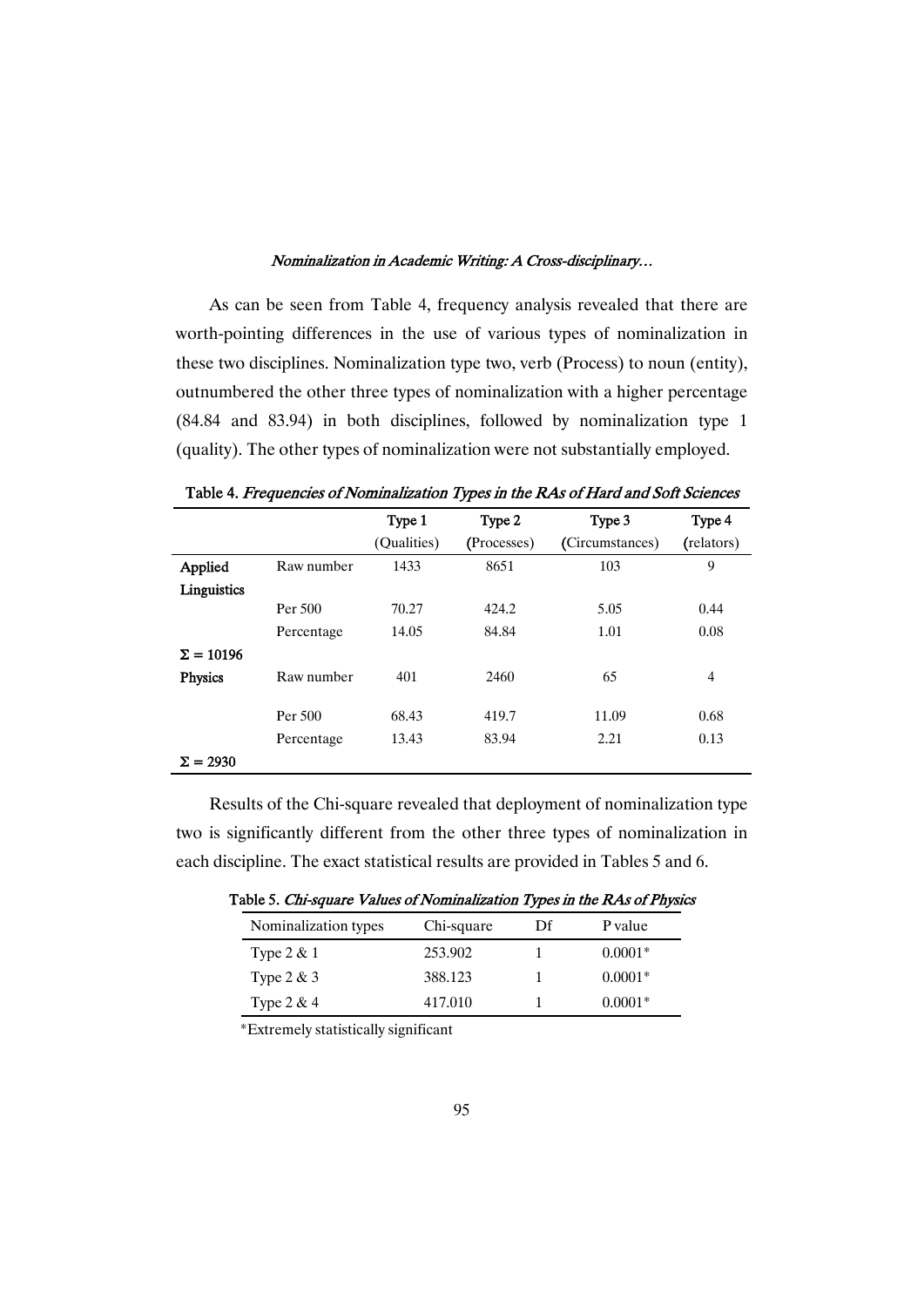| Nominalization types | Chi-square | Df | P value   |
|----------------------|------------|----|-----------|
| Type $2 & 1$         | 2221.859   |    | $0.0001*$ |
| Type $2 & 3$         | 2409.041   |    | $0.0001*$ |
| Type $2 & 4$         | 2421.002   |    | $0.0001*$ |

Iranian Journal of Applied Language Studies, Vol 10, No 2, 2018

Table 6. Chi-square Values of Nominalization Types in the RAs of Applied Linguistics

\*Extremelystatisticallysignificant

This finding is in conformity with previous research (Kazemian & Hashemi, 2014; To, Lê & Lê, 2013; Sarani & Talati, 2015; Jalilifar et al., 2014; Jalilifar et al., 2017b). Particularly noteworthy, though, is that our findings resonate with the study by Jalilifar et al.  $(2014)$ , as they found no significant difference in using nominalized expression types in Applied Linguistics and Biology disciplines. A possible explanation for the high interest in the use of deriving nouns from verb class, according to Biber and Gray (2013), could be the historical shift, which began at the turn of the 20th century. This shift is the development in the use of nouns and decline in the use of verbs in all academic writing registers (Banks, 2008).

To provide a complementary micro-level perspective, the subsequent qualitative analysis focused on putting the obtained nominalized expressions into their context of use in order to extract the most prevalent patterns used in each discipline. The investigation into the embedded patterns of nominalized expressions showed 14 common patterns for Physics and 15 for Applied Linguistics experimental research articles. The search revealed that there was just one pattern with scarce exploitation in Physics (pattern no. 13). Due to limitations of space, readers are referred to Appendices A and B for the research articles included in the analysis. The following examples are selected from the datasets in order to illustrate the patterns that were identified.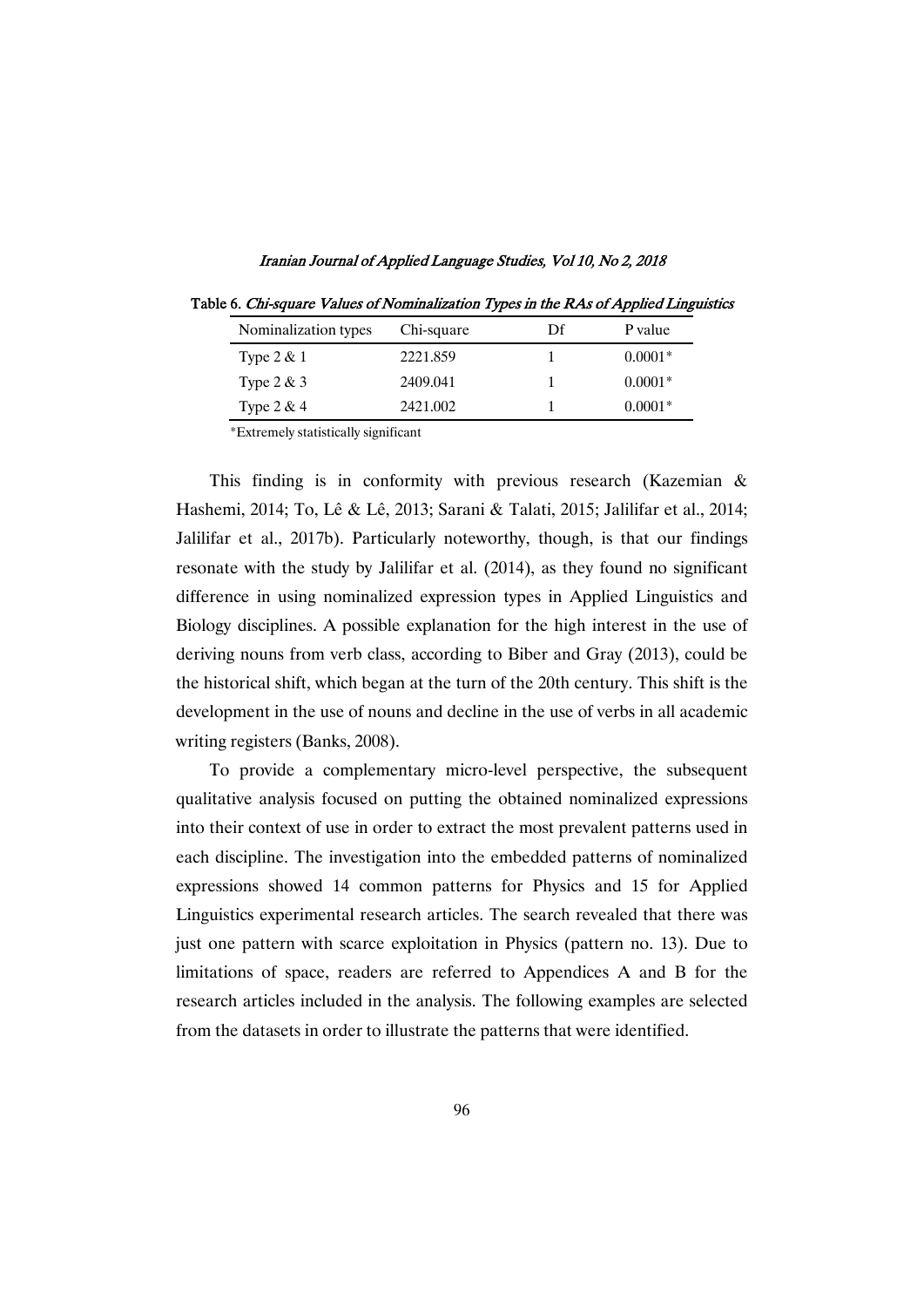Table 7. Common Patterns in Applied Linguistics and Physics

| Pattern<br>No. | Patterns and related examples                                                                                                                 |
|----------------|-----------------------------------------------------------------------------------------------------------------------------------------------|
| $\mathbf{1}$   | $(Verb) + Premodifier + (of) + Nominal + Prepositional Phrase$                                                                                |
|                | analyzed the <i>use</i> of aggressive questions  [AL, Alfahad (2015, p. 58)]                                                                  |
|                | clearly revealed the <i>presence</i> of Fe elements in the microbubbles [PH, Niu et al. (2013, p. 2312)]                                      |
| #2             | (Deictic) + Epithet + Nominal                                                                                                                 |
|                | negatively formulated <i>questions</i> [AL, Alfahad (2015, p. 61)]                                                                            |
|                | narrow size <i>distribution</i> and smooth surface  [PH, Niu et al. (2013, p. 2307)]                                                          |
| #3             | Classifier + Nominal                                                                                                                          |
|                | writing requirements [AL, Charles (2014, p. 39)]                                                                                              |
|                | using an MTS assay following manufactures <i>instructions</i> . [PH, Riegler et al. (2013, p. 1988)]                                          |
| #4             | Deictic + Nominal                                                                                                                             |
|                | Their findings once again reflected [AL, Alfahad (2015, p. 59)]                                                                               |
|                | Our in vitro <i>results</i> demonstrated [PH, Niu et al. (2013, p. 2307)]                                                                     |
| #5             | Prepositional Phrase + (Premodifier) + Nominal + (Prepositional Phrase) + (Premodifier) + (Noun)                                              |
|                | from the <i>perspective</i> of the information structuring  [AL, Hawes & Thomas (2012, p. 176)]                                               |
|                | for <i>determination</i> of the micro blood vessel density  [PH, Niu et al. (2013, p. 2316)]                                                  |
| #6             | Nominal                                                                                                                                       |
|                | <i>Interactions</i> between journalists and officials or public figures [AL, Alfahad (2015, p.59)]                                            |
|                | Limitations in the scalability of this technique [PH, Riegler et al. (2013, p. 1992)]                                                         |
| #7             | $(Deictic) + Numerative + Nominal$                                                                                                            |
|                | the two examples below give us  [AL, Hawes & Thomas (2012, p. 180)]                                                                           |
|                | Several <i>explanations</i> had been proposed so far on this observation [PH, Niu et al. (2013, p. 2312)]                                     |
| #8             | (Premodifier) + Nominal + Prepositional Phrase + (Premodifier) + Nominal                                                                      |
|                | a significant <i>departure</i> from earlier <i>definition</i> [AL, Hawes & Thomas (2012, p. 176)]                                             |
|                | the <i>advantage</i> of <i>employing</i> ultrasonographic contrast  [PH, Niu et al. (2013, p. 2308)]                                          |
| #9             | Infinitive + (Premodifier) + Nominal + (Prepositional Phrase)                                                                                 |
|                | to impose certain <i>constraints</i> on the answer given  [AL, Alfahad (2015, p.63)]                                                          |
|                | to promote release of doxorubicin  [PH, Niu et al. (2013, p. 2310)]                                                                           |
| #10            | Nominal + Postmodifier                                                                                                                        |
|                | the <i>changes</i> reported by some students' [AL, Charles (2014, p. 32)]                                                                     |
| #11            | <i>internalization</i> of a range of commercially available particles  [PH, Riegler et al. (2013, p. 1989)]<br>$No + (Premodifier) + Nominal$ |
|                | no Arabic equivalent or idiomatic <i>translation</i> [AL, Alfahad (2015, p.61)]                                                               |
|                | no appreciable <i>attachment</i> [PH, Riegler et al. (2013, p. 1992)]                                                                         |
| #12            | $Nominal + conjunction + Nominal$                                                                                                             |
|                | corruption and censorship [AL, Alfahad (2015, p.59)]                                                                                          |
|                | unspecific <i>contrast</i> and possible <i>misinterpretation</i> [PH, Trekker et al. (2014, p. 1633)]                                         |
| #13            | (Premodifier) + Nominal + Relative clause                                                                                                     |
|                | questions that are negatively formulated favor a yes -answer [AL, Alfahad (2015, p.68)]                                                       |
|                | concentrations which might not be possible elsewhere [PH, Riegler et al. (2013, p. 1993)]                                                     |
| #14            | Gerund + Premodifier + Nominal + (Prepositional Phrase)                                                                                       |
|                | Relying on the <i>presence</i> of interrogative forms [AL, Alfahad (2015, p.60)]                                                              |
|                | providing an additional <i>explanation</i> [PH, Trekker et al. (2014, p. 1633)]                                                               |
| #15            | There $+is/are/have/has+Premodifier + Nominal$                                                                                                |
|                | There is an interesting <i>mixture</i> of formality  [AL, Don & Izadi (2012, p. 3)]                                                           |
|                | There were no significant <i>difference</i> in the proportion of  [PH, Eamegdool et al. (2014, p. 5555)]                                      |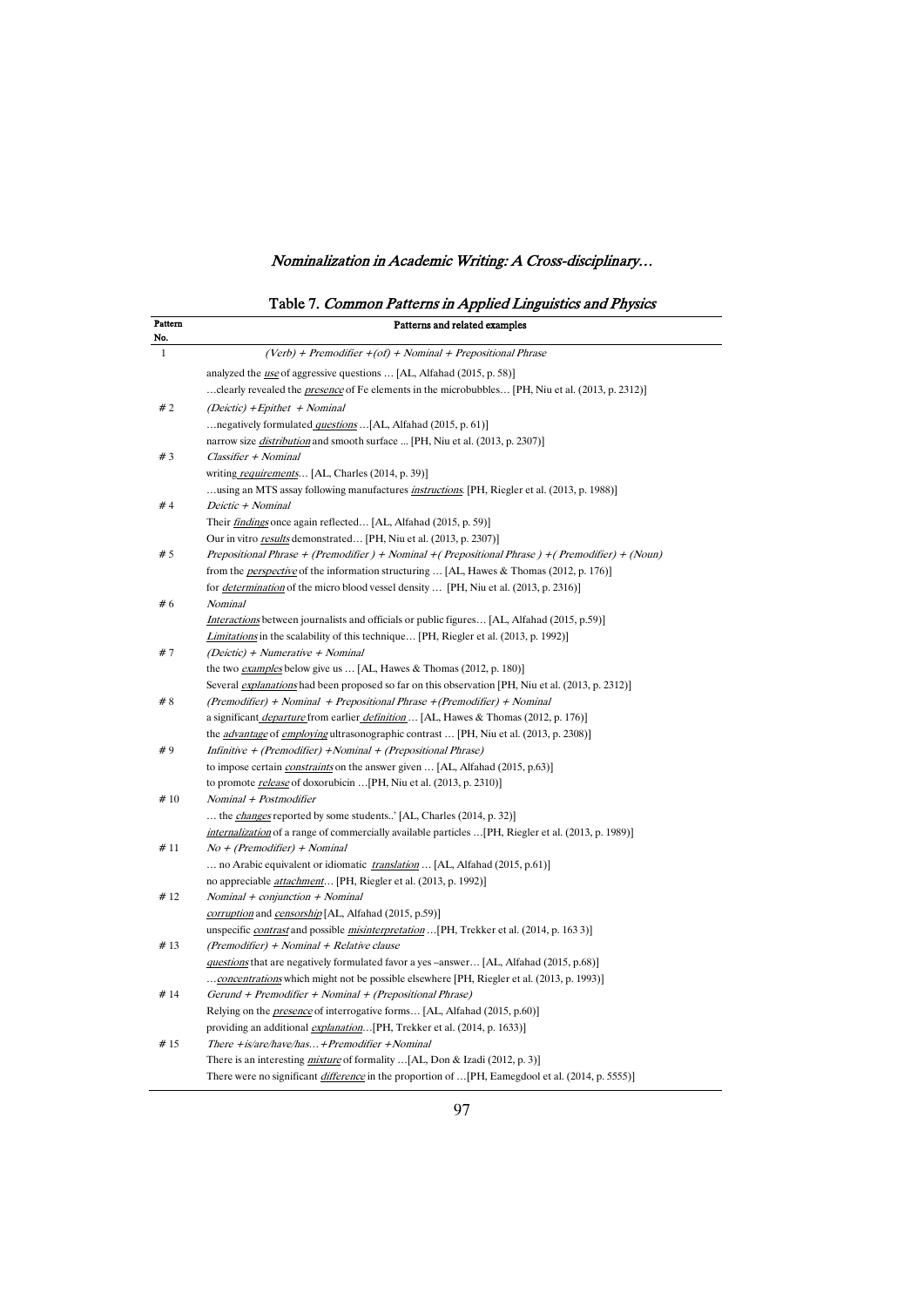| Table 8 Frequencies of Nominalization Patterns in the RAs of Hard and Soft Science |         |         |          |          |  |
|------------------------------------------------------------------------------------|---------|---------|----------|----------|--|
|                                                                                    |         | Applied |          | Physics  |  |
| Pattern No.                                                                        | Raw No. | Per 500 | Raw No.  | Per 500  |  |
| Pattern 1                                                                          | 1591    | 76.33   | 781      | 132.86   |  |
| Pattern 2                                                                          | 1296    | 62.18   | 356      | 60.56    |  |
| Pattern 3                                                                          | 302     | 14.48   | 152      | 25.85    |  |
| Pattern 4                                                                          | 2264    | 108.62  | 366      | 62.26    |  |
| Pattern 5                                                                          | 2408    | 115.53  | 962      | 163.66   |  |
| Pattern 6                                                                          | 731     | 35.07   | 112      | 19.05    |  |
| Pattern 7                                                                          | 276     | 13.24   | 59       | 10.03    |  |
| Pattern 8                                                                          | 495     | 23.75   | 110      | 18.71    |  |
| Pattern 9                                                                          | 410     | 19.67   | 96       | 16.33    |  |
| Pattern 10                                                                         | 18      | 0.86    | 37       | 6.29     |  |
| Pattern 11                                                                         | 48      | 2.30    | 29       | 4.93     |  |
| Pattern 12                                                                         | 203     | 9.73    | 17       | 2.89     |  |
| Pattern 13                                                                         | 61      | 2.92    | $\Omega$ | $\theta$ |  |
| Pattern 14                                                                         | 249     | 11.94   | 55       | 9.35     |  |
| Pattern 15                                                                         | 69      | 3.31    | 11       | 1.87     |  |
| Σ                                                                                  | 10421   |         | 3143     |          |  |

Iranian Journal of Applied Language Studies, Vol 10, No 2, 2018

Although Table 8 has clarified, to some extent, the differences between the samples regarding the use of patterns in the two disciplines, Chi-square analyses were run to help make sound conclusions about the observed discrepancies. The illustrated outcomes of Chi-square analyses, presented in Table 9, suggested statistically significant differences for patterns 1, 4, 5 and 6 because the critical value exceeds the level of significance designated for the chi-square test.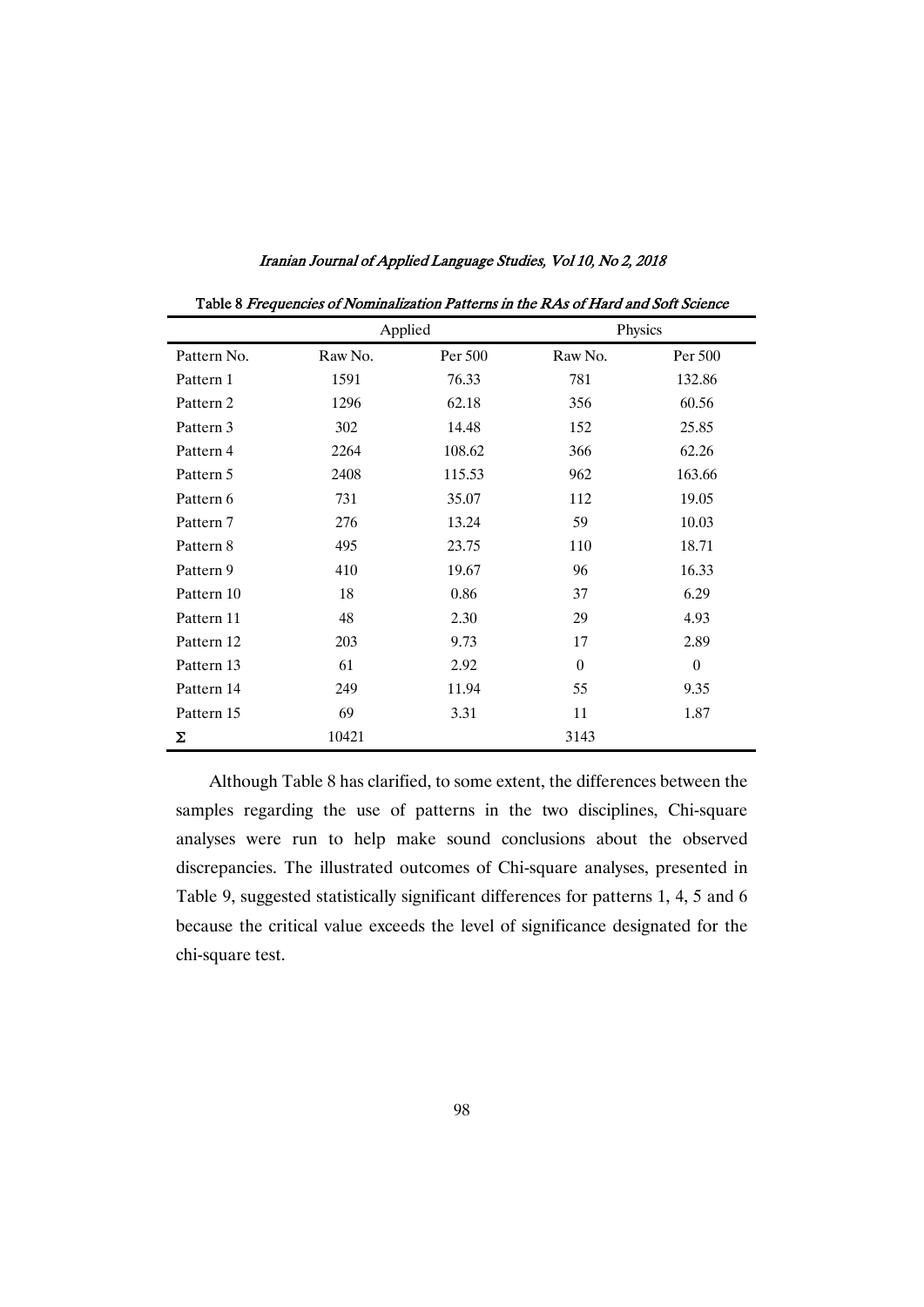| Pattern No. | Chi-square | Df | P value   |
|-------------|------------|----|-----------|
| Pattern 1   | 15.545     | 1  | $0.0001*$ |
| Pattern 2   | 0.008      | 1  | 0.9282    |
| Pattern 3   | 2.951      | 1  | 0.0858    |
| Pattern 4   | 12.918     | 1  | $0.0003*$ |
| Pattern 5   | 8.229      | 1  | $0.0041*$ |
| Pattern 6   | 4.741      | 1  | $0.0295*$ |
| Pattern 7   | 0.391      | 1  | 0.5316    |
| Pattern 8   | 0.581      | 1  | 0.4458    |
| Pattern 9   | 0.444      | 1  | 0.5050    |
| Pattern 10  | 3.571      | 1  | 0.0588    |
| Pattern 11  | 1.286      | 1  | 0.2568    |
| Pattern 12  | 3.766      | 1  | 0.0522    |
| Pattern 14  | 0.429      | 1  | 0.5127    |
| Pattern 15  | 0.200      | 1  | 0.6547    |

Table 9. Chi-square Values of Patterns in the RAs of Hard and Soft Science

The distribution of patterns 1, 4, 5 and 6, which serve the textual function of increasing lexical density and information load of the texts, illustrates disciplinary distinction. Therefore, in what follows, we only present an account of the above four patterns as distinct characteristics of Applied Linguistics and Physics considering the other patterns as marginal to our analysis. Examination of Table 8 demonstrates that the most frequent pattern in Physics and Applied Linguistics is pattern number 5 [*Prepositional Phrase + (Premodifier) +* Nominal + (Prepositional Phrase) + (Premodifier) + (Noun), with more frequency of occurrence of this pattern in Physics  $(32.73\%)$ . Investigating the data of the current study reveals that pattern 5 which has the syntactic structure of [Premodifier] Head [Qualifier] contains compound and complex nominal phrases. In this pattern, the conversion of process to entity happens after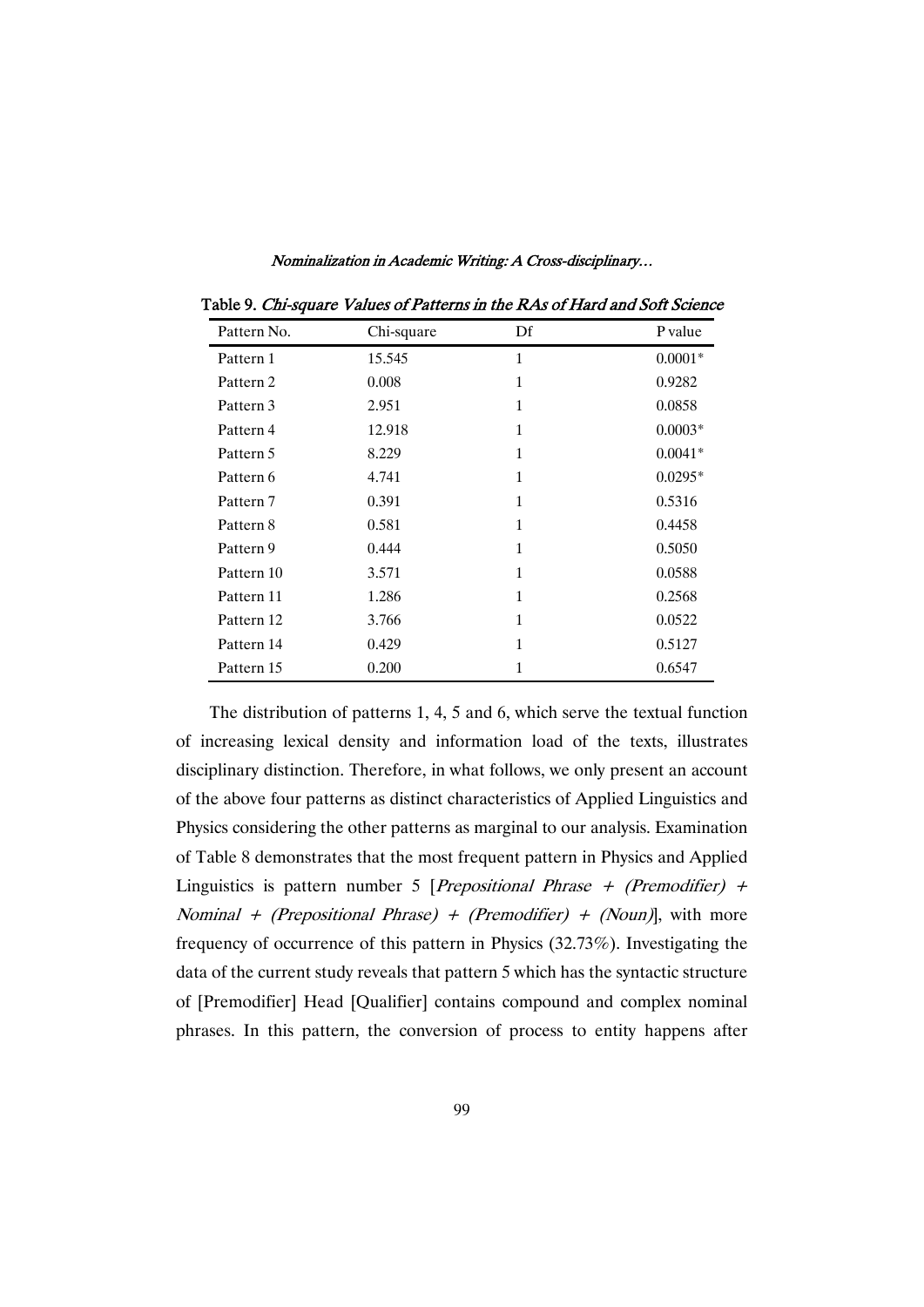preposition. Put another way, nominal expressions occur after preposition, as indicated below:

- 1. ... as well as the changes that came with the *emergence* of satellites
	- $\ldots$  (Applied linguistics, Alfahad, 2015, p. 59)

In this example, the verb *emerged* is the unpacked form of the nominalized expression, emergence, and the congruent form is when the satellites emerged.

- 2. …was administered by email approximately one year after completion of the course (Applied linguistics, Charles, 2014, p. 32)
- 3. ... even after a relatively short course and in the *absence* of further input or help from a corpus specialist (Applied linguistics, Charles, 2014,p.33)

The congruent form of example 2 is *approximately one year after the* course was completed, and the congruent form of example 3 is even when the course is relatively short and further input or help from a corpus specialist is absent. The corpus was scrutinized and it was manifested that in more than half of these utterances, the nominalized expressions are followed by the preposition *of*, which is in accordance with Bloor and Bloor's (2004) claim that "the most frequent preposition in Qualifiers is  $of (p. 143)$ . The example reveals that through the use of nominalization, the author is capable of packing more information in fewer clauses, a feature that corresponds to the characteristic of academic discourse.

Pattern 1  $[(Verb) + Premodifier + (of) + Nominal + Prepositional]$ Phrase] subsumes nominalizations that are qualified by prepositional phrases. This pattern occurs more frequently in the Physics corpus (26.57%) than in the Applied Linguistics RAs  $(15.26\%)$ . In the following examples, the head noun is followed by a Postmodifier or Qualifier which is realized as a prepositional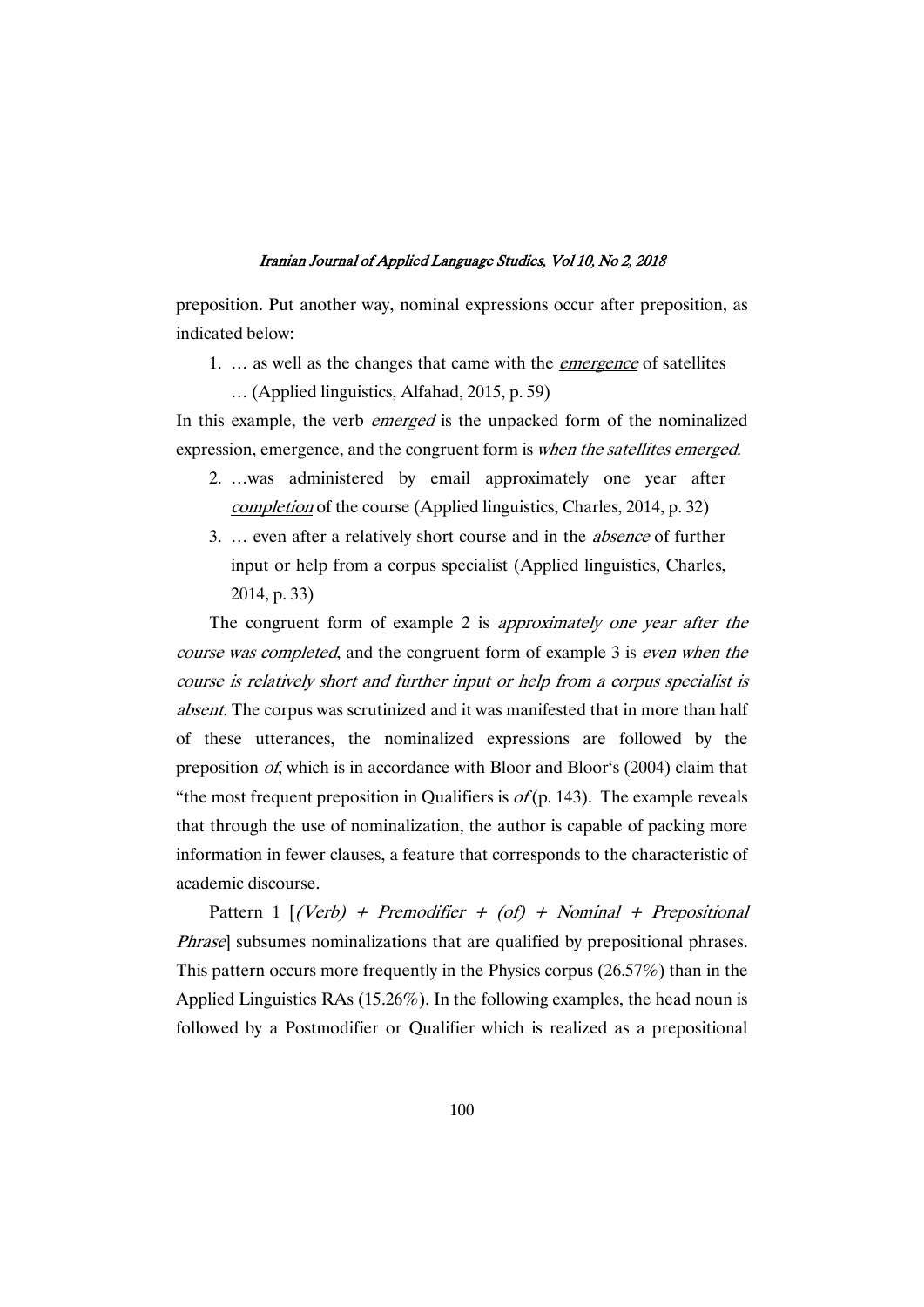phrase (Bloor & Bloor, 2004). Using this pattern, the flow of information can be compacted by means of modifiers and qualifiers into fewer words.

- 4. ...some statement can actually be a *request* for information... (Applied linguistics, Alfahad, 2015, p. 60)
- 5. …a comprehensive study that analyzed the use of aggressive questions... (Applied linguistics, Alfahad, 2015, p. 58)
- 6. Interviewers have *control* over the interview... (Applied linguistics, Alfahad, 2015, p. 61)
- 7. …for detection of iron expression… (Physics, Niu et al., 2013, p. 2309)
- 8. ...for *determination* of blood vessel density... (Physics, Niu et al., 2013,p.2311)
- 9.... after *injection* of Technetium-99m-labled PLGA nanoparticle... (Physics, Niu et al., 2013, p. 2308)

The congruent reconstrual of these examples can be represented as follows, respectively: can actually be used to request for information, that analyzed how aggressive questions are used, interviewers control the interview, how iron expression is detected, to determine the density of blood vessel, and after Technetium-99m-labled PLGA nanoparticle is injected. As can be deduced from these examples, the authors in Physics mostly preferred to change the form of *being process* into the metaphorized form of *being an* entity.

Results suggested significant differences in pattern  $4$  [*Deictic + Nominal*], acknowledging that using Deictic as premodifier of nominal expressions is exploited more in Applied Linguistics  $(21.72\%)$ . The following examples were selected from Applied Linguistics and Physics sample RAs in order to illustrate this pattern.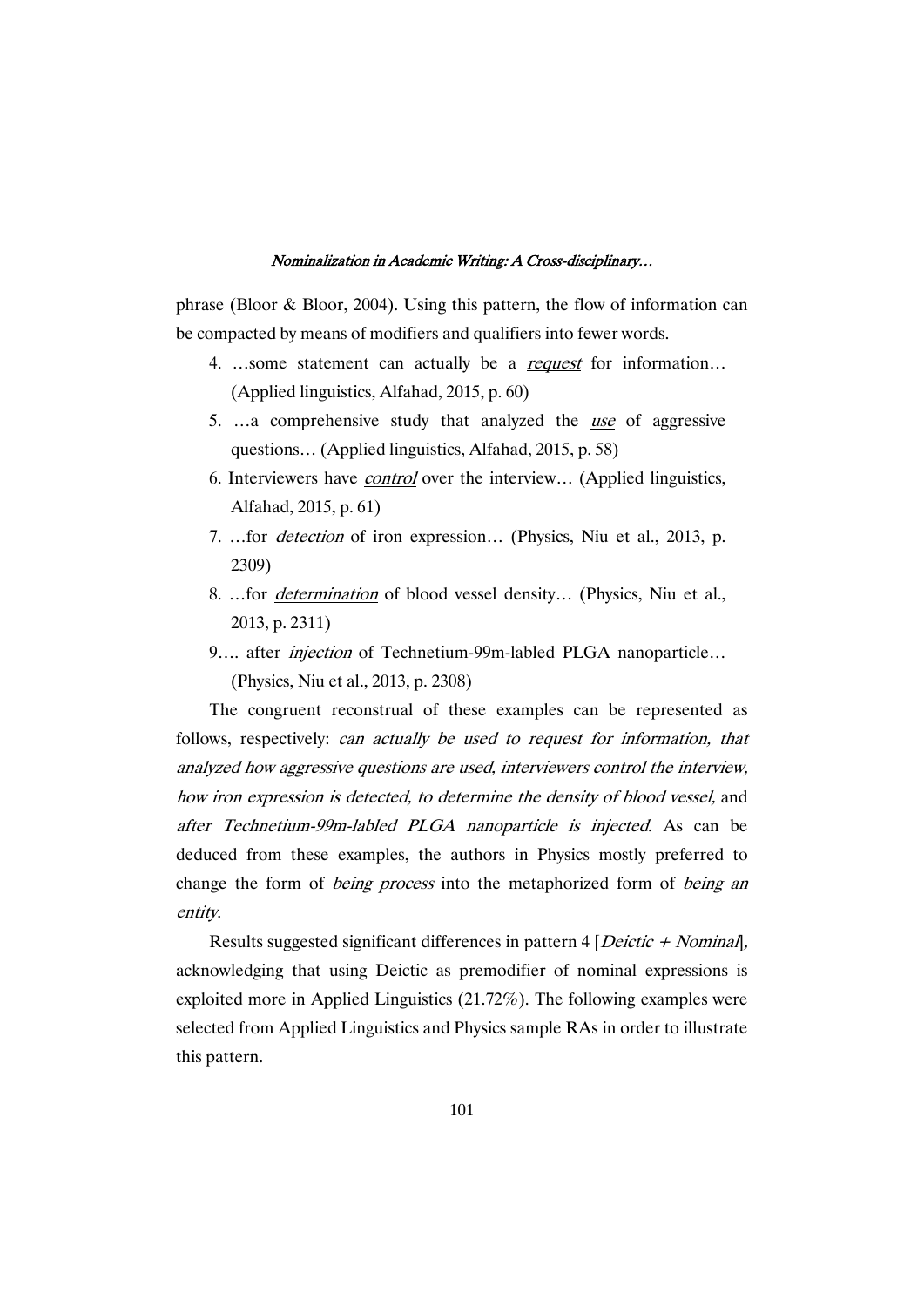- 10. In order to compare our *results* with those of the Pt (II) analogue ... (Physics,Linfootetal.,2011,p.1199)
- 11. The *ability* to track endogenous precursors under pathophysiological conditions is therefore restricted… (Physics, Eamegdool et al., 2014, p. 5549)
- 12. The *studies* on TiO2– DSSCs have become more diverse (Physics, Lee et al., 2011, p. 179)
- 13. … based on their findings, Hyland and Tse (2007) criticized the argument ... (Applied linguistics, Valipour et al, 2013, p. 250)
- 14. ... the *aim* of pure mathematics is to achieve simplicity and generality by reducing ... (Applied linguistics, McGrath et al, 2012, p.162)
- 15. ...by clarifying the *distinction* between first and second order concepts ... (Applied linguistics, Tylor, 2015, p. 127)

The congruent rewording of examples 10, 11 and 12 are to compare what was resulted from, we are able to track, and when we study TiO2– DSSCs, respectively. Examples 13, 14 and 15 can be unpacked into *based on what they* have found, pure mathematics aims to achieve, the distinctive concepts of first and second order is clarified, as well. However, the authors prefer to package these expressions into nominalization so as to avoid deployment of long parts of information.

The results of the current study indicated a significant difference in using pattern 6: [Nominal] in both disciplines. This pattern is more common in the Applied Linguistics corpus  $(35.07)$  than in the Physics corpus  $(19.05)$ . In this pattern, nominal expressions are employed without any pre/post modifiers to express generality in producing academic texts. Consider the following examples: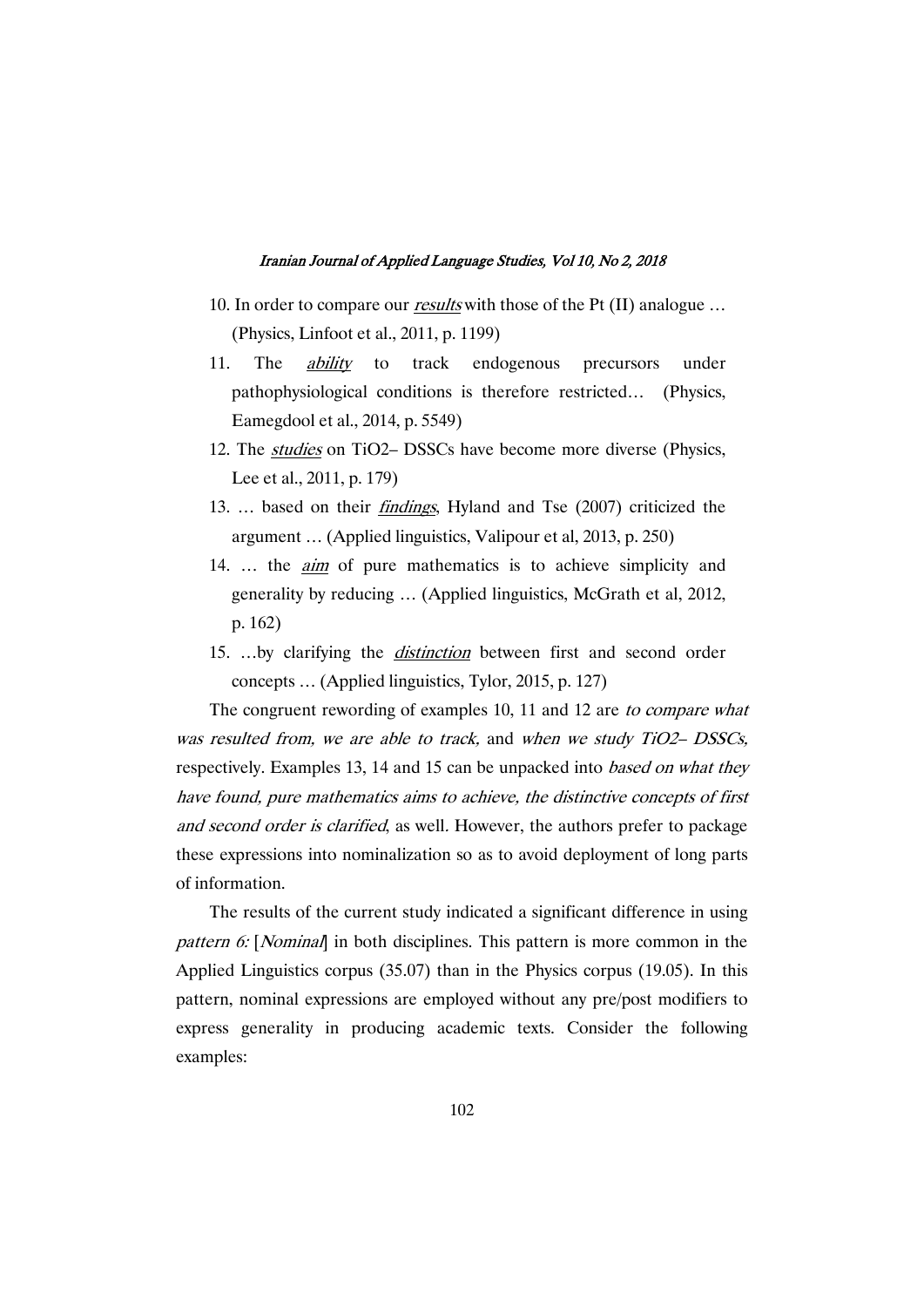- 16. Results show that 70% of the respondents had used their corpus... (Applied linguistics, Charles, 2014, p. 30)
- 17. ...to convey knowledge which is recognized within an academic...  $(Applied linguistics, Sheldon, 2011, p. 241)$
- 18. … behaviors labelled as sarcastic do not always perform mock politeness... (Applied linguistics, Tylor, 2015, p. 127)
- 19. Studies of the effects of potential pulse electrodeposition modes on structural... (Physics, Sokol et al., 2014, p. 380)
- 20. Application of environmentally benign solvents instead of toxic... (Physics, Khoobi et al., 2015, p. 217)
- 21. In addition to the aqueous conditions, excellent yields, operational simplicity, *practicability*, product purity, cost efficiency... (Physics, Khoobietal.,2015,p.225)

In these examples, the incongruent metaphoric realizations of actions (what was resulted, what we know, to behave, to study, to apply, to be practical) are changed into entities (result, knowledge, behavior, study, application, practicality). These metaphoric manifestations refer to entities in general where their hypothetical unpacked versions cannot state such generality. Here, the authors in Applied Linguistics deploy nominalizations without any pre/post modifiers to convey generality of their intended information. However, in comparison with other significant patterns, the occurrence rate of pattern six was small in both areas (731 instances (7.01%) in Applied Linguistics and 112 instances (3.81%) in Physics).

# 5. Conclusion

The current study set out with the aim of exploring the possible discrepancy between Applied Linguistics and Physics regarding the deployment of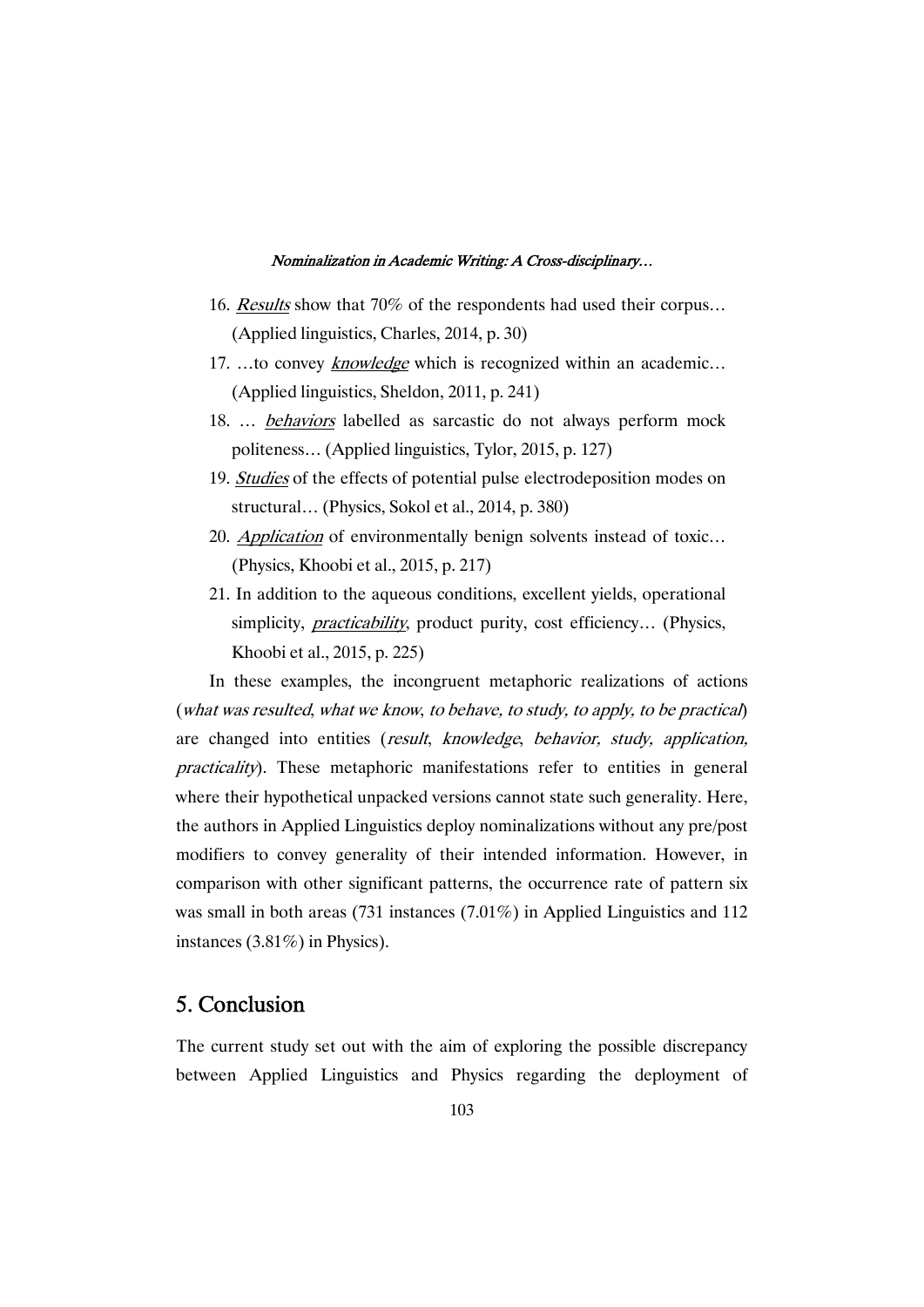nominalization in RAs as one of the distinctive features of academic discourse. The higher frequency of nominalization in Applied Linguistics RAs can be attributed to the more abstract nature of discourse in this field as an instance of soft fields and the tendency among writers to create abstraction and maintain conciseness in their respective discourse. We conjecture, therefore, that the greater use of nominalization in Applied Linguistics RAs might reflect the greater degree of abstraction involved in this discipline. The study suggested four pervasive patterns which mark disciplinary distinctions in both Applied Linguistics and Physics. That is, academic writers in Applied Linguistics tend to enhance the general volume of information into fewer words through deploying patterns 4 and 6, in which nominal structures are preceded by Deictic or employed without any premodifiers or post modifiers to express generality in comparison to their counterparts in Physics. However, to convey their scientific perspective, Physics writers tend to increase the sophistication of the intended concepts through using more complex nominalization patterns 1 and 5 than Applied Linguistics writers.

The implications of this study are relevant to academic writing teachers and course designers. Teachers can attempt to raise their students' awareness of the nominalization mechanisms and the impact of nominal expressions on the structure and lexciogrammatical patterning of clauses in academic discourse. Likewise, awareness raising and explicit teaching of nominalization mechanisms has been called for in other studies (Cameron, 2011; Fang & Schleppegrell, 2008; Wenyan, 2012). It is often helpful to provide students with authentic models of writing to develop students' awareness of how the use of various linguistic features affects the chance of being published or accepted in high ranking and prestigious journals. Students who decide to join an academic community should be instructed to overcome their meager familiarity with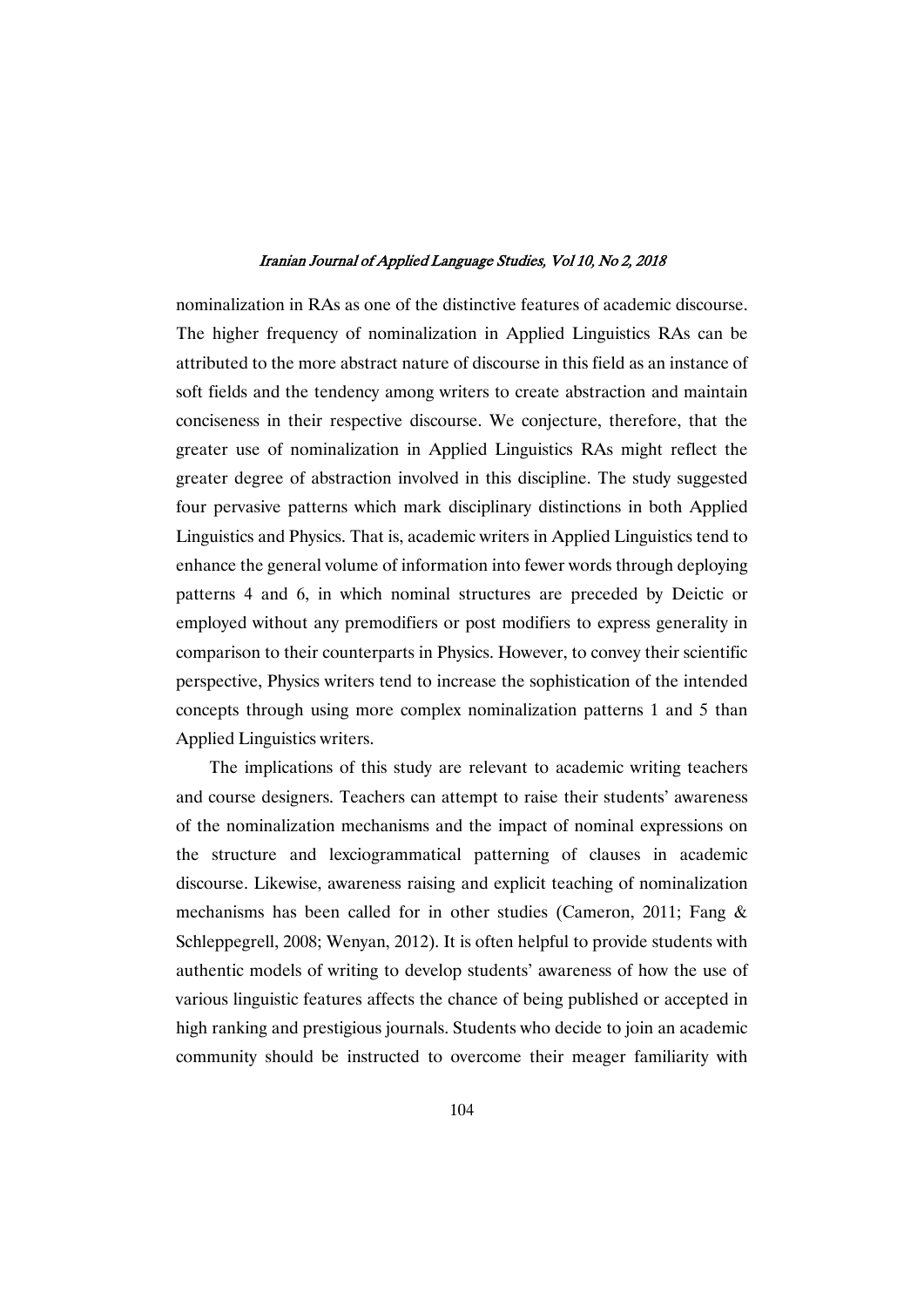various styles of writing in imparting scientific knowledge as the applied disciplines make different writing demands than the sciences, social sciences or humanities (Coffin et al., 2003). The contention is that if novice writers consciously gain the appropriate awareness regarding the importance of nominalization in composing their writing, they would be able to elevate the acceptability of their papers and meet the requirements defined by the established members who are the gatekeepers of the community. This study may provide additional insights for further research into nominalization.For instance, it would be fruitful that other contextual variables than those addressed in the current study such as native and non-native authors, novice and experienced authors also be taken into account for an in-depth study. Moreover, it is worth prudent investigation whether the degree of abstraction involved in the topics discussed in a discipline relate to the degree of abstraction invoked by the use of nominalization. If so, researchers can then arrange disciplines on a continuum of abstraction with nominalization playing a pivotal role in this regard.

### References

- Abdi, R. (2011). Metadiscourse strategies in research articles: A study of the differences across subsections. The Journal of Teaching Language Skills,  $\mathcal{I}(1)$ , 1-16.
- Abdi, R. (2009). Projecting cultural identity through metadiscourse marking; A comparison of Persian and English research articles. Journal of English Language Teaching and Learning, 212, 1-15.
- Abdollahzadeh, E. (2011). Poring over the findings: Interpersonal authorial engagement in applied linguistics papers. Journal of Pragmatics. 43, 288-297.
- Ahmad, J. (2012). Stylistic features of scientific English: A study of scientific research articles. English Language and Literature Studies, 2(1), 47-55.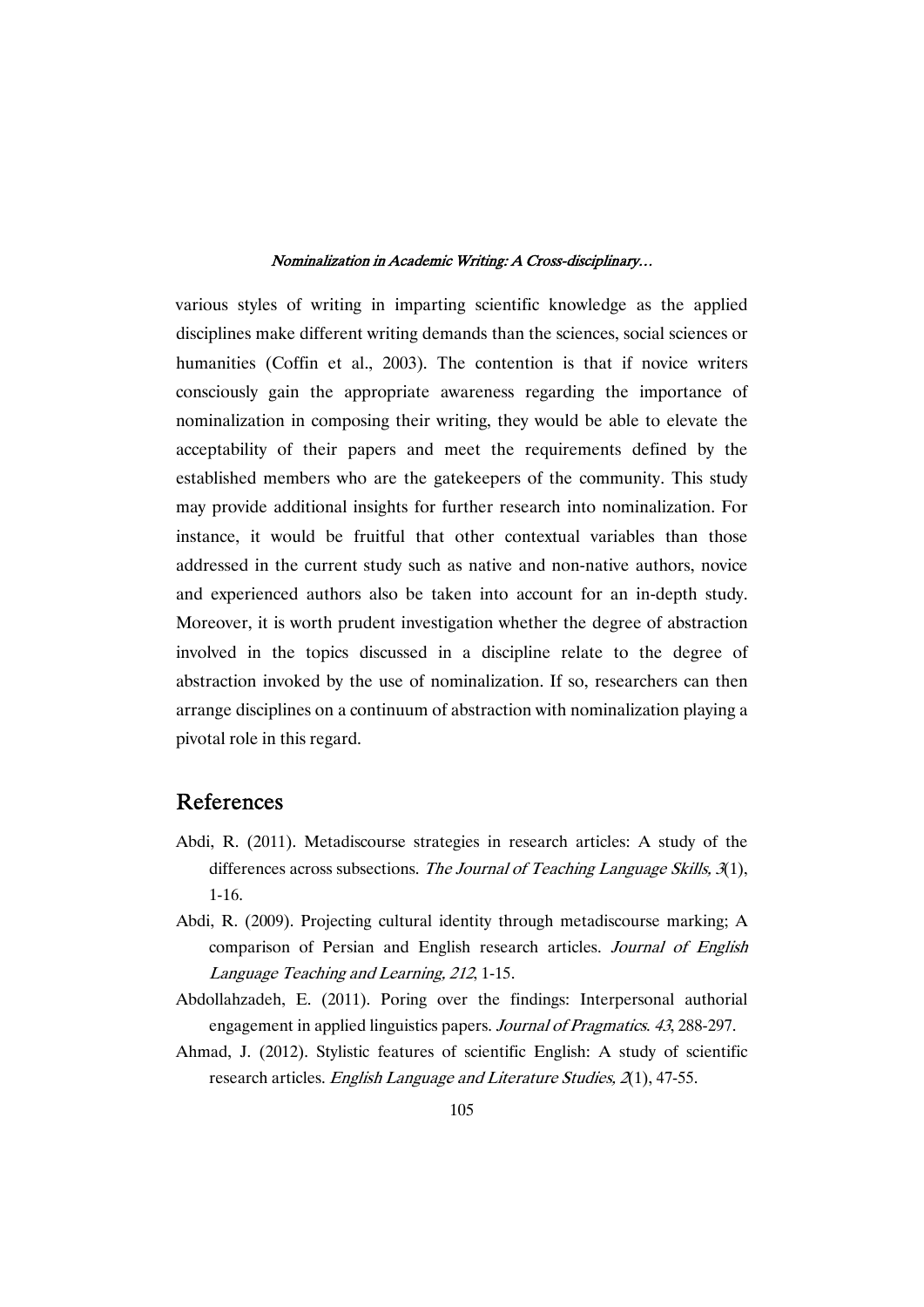- Alise, M. A. (2008). Disciplinary differences in preferred research methods: A comparison of groups in the Biglan classification scheme (Unpublished Doctoral Dissertation). Louisiana State University, Baton Rouge, LA.
- Babaii, E., & Ansary, H. (2005). On the effect of disciplinary variation on transitivity: The case of academic book reviews. Asian EFL journal,  $\pi$ (3), 113-126.
- Banks, D. (2008). The development of scientific writing: Linguistic features and historical context. London: Equinox.
- Banks, D. (2005). On the historical origins of nominalized process in scientific text. English for Specific Purposes, 24, 347–357.
- Biber, D., & Gray, B. (2013). Nominalizing the verb phrase in academic science writing. The Verb Phrase in English: Investigating Recent Language Change with Corpora, 9, 1-27.
- Bloor, T., & Bloor, M. (2004). The functional analysis of English: A Hallidayan approach. London: Arnold.
- Cameron, J. S. (2011). Comprehend to comprehension: Teaching nominalization to secondary ELD teachers (Master thesis). Retrieved from ProQuest Dissertations & Theses Global. (1500013)
- Coffin, C., Curry, M., Goodman, S., Hewings, A., Lillis, T., & Swann, J. (2003). Teaching academic writing: A tool kit for higher education. London: Routledge.
- Comrie, B., & Thompson, S. A. (2007). Lexical nominalization. In Shopen, T. (Ed.), *Language Typology and Syntactic Description* (vol. 3, 2nd edition) (pp. 334–381). Cambridge: Cambridge University Press.
- Crookes, G. (1986). Towards a validated analysis of scientific text structure. Applied Linguistics, 7, 57-70.
- Ezeifeka, C. R. (2014). Grammatical Metaphor in SFL: A Rhetorical Resource for Academic Writing. UJAH: Unizik Journal of Arts and Humanities, 12(1), 207-221.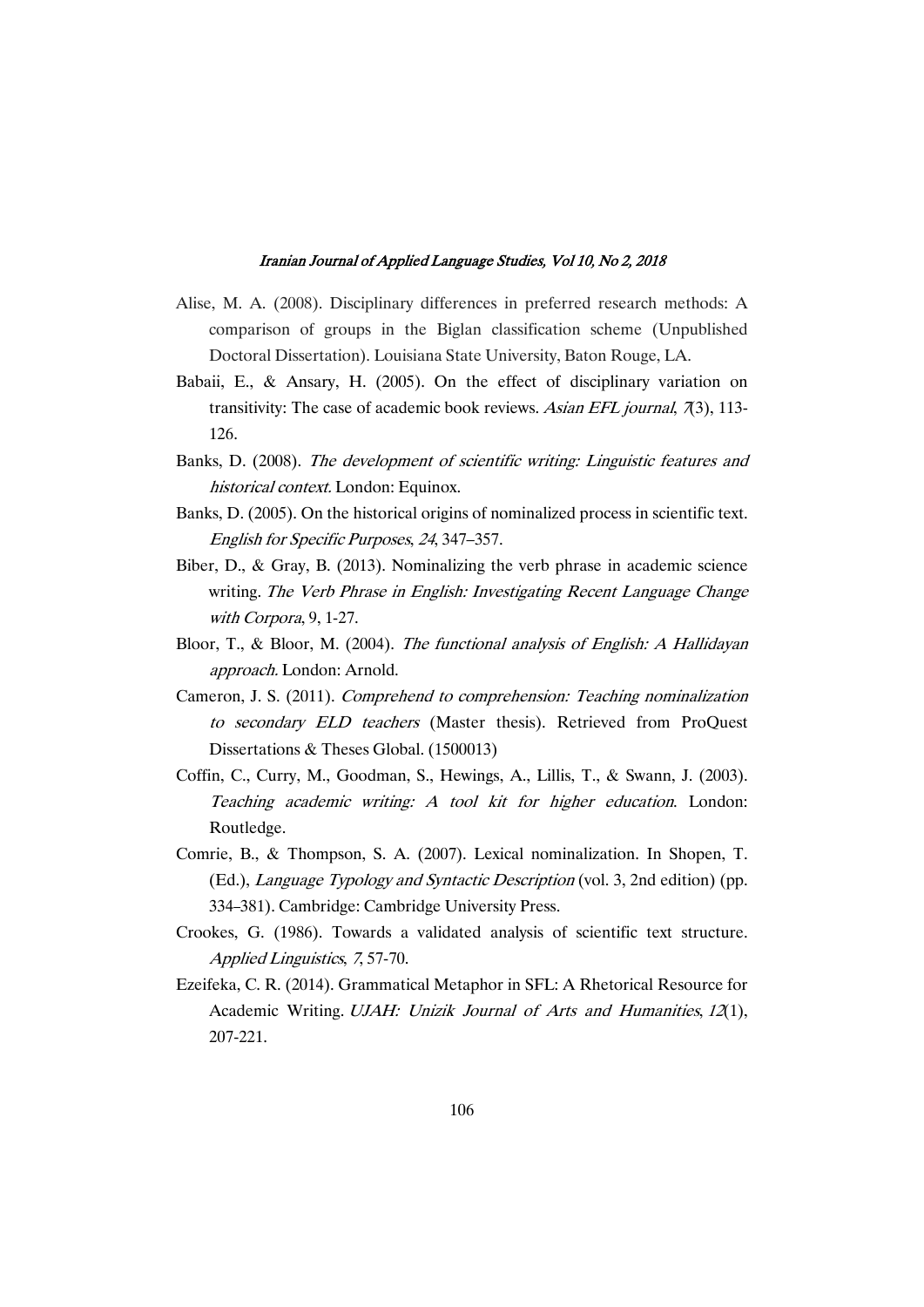- Fang, Z., & Schleppegrell, M. J. (2008). Reading in secondary content areas: A language-based pedagogy. Ann Arbor, MI: The University of Michigan Press.
- Fatonah, F. (2014). Students' understanding of the realization of nominalization in scientific text. Indonesian Journal of Applied Linguistics, 4(1), 87-98.
- Galve, G. I. (1998). The textual interplay of grammatical metaphor on the nominalization occurring in written medical English. Journal of Pragmatics, 30, 363-385. Retrieved from http://www.docin.com.
- Giannoni, D. S. (2002). Worlds of gratitude: A contrastive study of acknowledgement texts in English and Italian research articles. Applied Linguistics, 23(1), 1-31.
- Gillaerts, P., & Van de Velde, F. (2010). Interactional metadiscourse in research article abstracts. Journal of English for Academic Purposes, 9, 128-139.
- Glanzel, W., & Schubert, A.  $(2003)$ . A new classification scheme of science fields and subfields designed for scientometric evaluation purposes. Scientometrics, <sup>56</sup>(3),357–367.
- Hadidi, Y., & Raghami, A. (2012). A comparative study of ideational grammatical metaphor in business and political texts. International Journal of Linguistics, 4(2), 348-365.
- Halliday, M. A. K. (2004). An introduction to functional grammar. London: Arnold.
- Halliday, M. A. K. (1999). The language of early childhood. London: Continuum.
- Halliday, M. A. K. (1994). An introduction to functional grammar. London: Edward Arnold.
- Halliday, M. A. K., & Martin, J. R. (2005). Writing science: Literacy and discursive power. Pittsburgh, PA: University of Pittsburgh Press.
- Halliday, M. A. K., & Martin, J. R. (1993). Writing science: Literacy and discursive power. London: The Falmer Press.
- Halliday, M.A.K., & Matthiessen, C. M. I. M. (2004). An introduction to functional grammar.London:Arnold.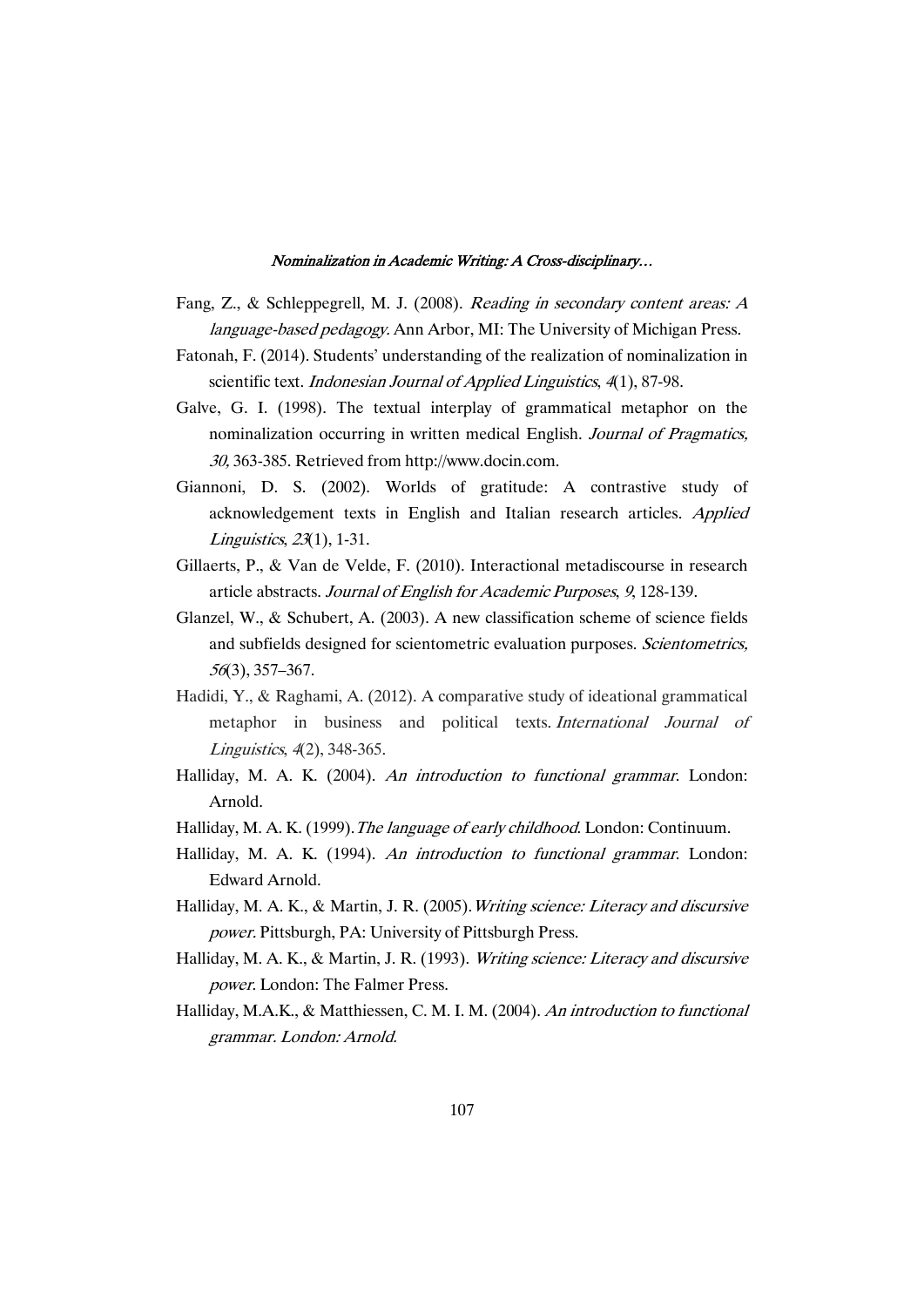- Halliday, M. A. K., & Matthiessen, M. I. M. (1999). Construing experience through meaning, a language based approach to cognition. New York: Norfolk.
- Heyvaert, L. (2003). Nominalization as grammatical metaphor. On the need for a radically systemic and metafunctional approach. In S. Vandenberge, M, Taverniers, & J. Ravelli, (Eds.), Grammatical metaphor: Views from systemic functional linguistics (pp. 65-99). Retrieved from http:// www.books.google.com.
- Holmes, R. (1997). Genre analysis and the social sciences: An investigation of the structure of research article discussion sections in three disciplines. English for Specific Purposes, 16, 321-337.
- Holtz, M. (2009). Nominalization in scientific discourse: A corpus-based study of abstracts and research articles. In M. Mahlberg, Michaela, V. Gonzalez-Diaz & C. Smith (Eds.), Proceedings of the  $5<sup>th</sup>$  Corpus Linguistics Conference Liverpool, UK. Retrieved December 25, 2014 from http://ucrel.lancs.ac.uk/publications/cl2009/
- Hu, G., & Cao, F. (2011). Hedging and boosting in abstracts of applied linguistics articles: A comparative study of English-and Chinese-medium journals. Journal of pragmatics,  $43(11)$ , 2795-2809Hyland, K. (1996). Writing without conviction? Hedging in science research articles. Applied linguistics, 17(4), 433-454
- Hyland, K. (2008). As can be seen: Lexical bundles and disciplinary variation. English for Specific Purposes, 27, 4-21.
- Hyland, K. (2009). Academic discourse: English in a global context. London: Continuum.
- Hyland, K. (2006). Disciplinary differences: Language variation in academic discourses. In K. Hyland & M. Bondi (Eds.), Academic discourse across disciplines (pp. 17-45). Frankfort: Peter Lang.
- Hyland, K. (2005). Metadiscourse: Exploring interaction in writing. Continuum: London.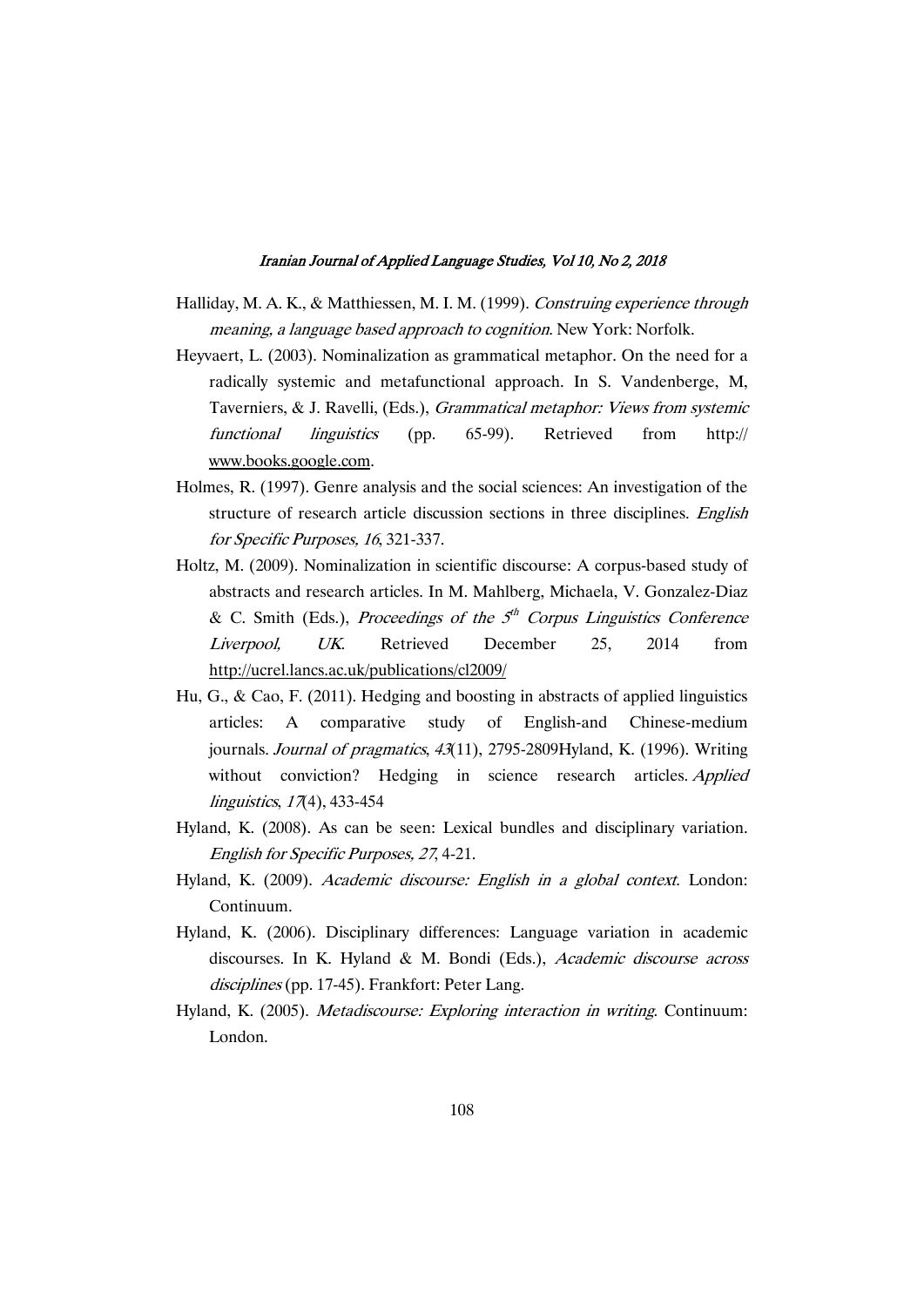- Hyland, K. (2003). Second language writing. Cambridge: Cambridge University Press.
- Jalilifar, A. R., Saleh, E. & Don., A. (2017a). Exploring nominalization in the introduction and method sections of applied linguistics research articles: A qualitative approach. Romanian Journal of English Studies, 14, 64-80.
- Jalilifar, A. R., White, P., & Malekizadeh, E. (2017b). Exploring nominalization in scientific textbooks: A cross-disciplinary study of hard and soft sciences. International Journal of English Studies,  $17(2)$ , 1-20.
- Jalilifar, A., Alipour, M., & Parsa, S. (2014). Comparative study of nominalization in applied linguistics and biology books. Research in Applied Linguistics,  $5(1)$ , 24-43.
- Jalilifar, A. (2012). Academic attribution: Citation analysis in master's theses and research articles in applied linguistics. International Journal of Applied Linguistics, 22(1), 23-41.
- Jalilifar, A. R. (2011). World of attitudes in research article discussion sections: A cross-linguistic perspective. Journal of Technology & Education,  $5(3)$ , 177-186.
- Kazemian, B., & Hashemi, S. (2014). Nominalizations in scientific and political genres: Asystemic functional linguistics perspective. International Journal of Humanities and Social Sciences, 3(2), 211-228. Retrieved from http://ssrn.com/abstract=2514388
- Koutsantoni, D. (2006). Rhetorical strategies in engineering research articles and research theses: Advanced academic literacy and relations of power. Journal of English for Academic Purposes, 5(1), 19-36.
- Lim, J. M. H. (2010). Commenting on research results in applied linguistics and education: A comparative genre-based investigation. Journal of English for Academic Purposes, 9, 280-294.
- Lock, G. (1996). Functional English grammar: An introduction for second language teachers. Cambridge: Cambridge University Press. Retrieved from http://www.books.google.com.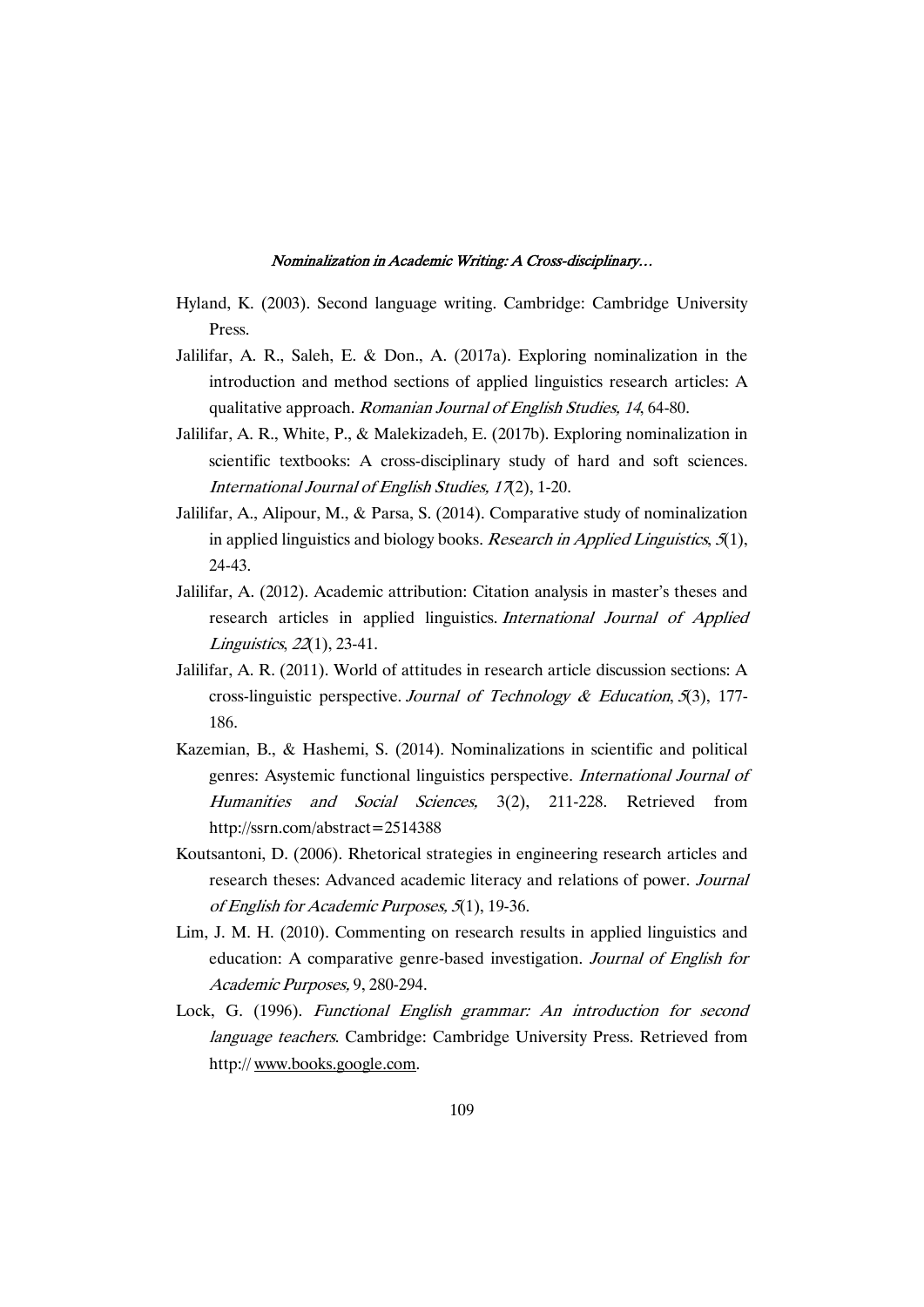- Mair, C., & Leech, G. (2006). Current changes in English syntax. In Bas Aarts and April McMahon. (Eds.), The handbook of English linguistics (pp. 318-342). Malden, MA: Blackwell.
- Martin, J. R., & Rose, D. (2007). Working with discourse: Meaning beyond the clause.London:Continuum.
- Moltmann, F. (2007). Events, Tropes, and Truthmaking. Philisophical Studies, <sup>134</sup>(3),363-403.
- Nivalas, M. L. (2011). Hedging in college research papers: Implications for language instruction. Asian EFL Journals, 35-45
- Noonan, M. (2007). Complementation. In T. Shopen (Ed.), *Language Typology* and Syntactic Description, (Vol. 2, 2nd edition, pp. 52-150). Cambridge: Cambridge University Press.
- Oztürk, I. (2007). The textual organisation of research article introductions in applied linguistics: Variability within a single discipline. English for Specific Purposes, 26(1), 25-38.
- Pun, F. K., Webster, J. (2009). Building of academic discourse in university students' writing. In ASFLA Conference: Practicing Theory: Expanding Understandings of Language, Literature and Literacy, Queensland University of Technology, Brisbane.
- Ramanathan, V., & Kaplan, R. B. (2000). Genres, authors, discourse communities: Theory and application for (L1 and) L2 writing instructors. Journal of Second Language Writing,  $9(2)$ , 171-191.
- Rathert, M., & Alexiadou, A. (Eds.). (2010). The semantics of nominalizations across languages and frameworks (Vol. 22). Walter de Gruyter.
- Ren, H. & Li, Y. (2011). A Comparison Study on the Rhetorical Moves of Abstracts in Published Research Articles and Master's Foreign-language Theses. English Language Teaching, 4(1), 162-166.
- Ruiying, Y., & Allison, D. (2003). Research articles in the applied linguistics: Moving from results to conclusions. English for Specific Purposes, 22(4), 365-385.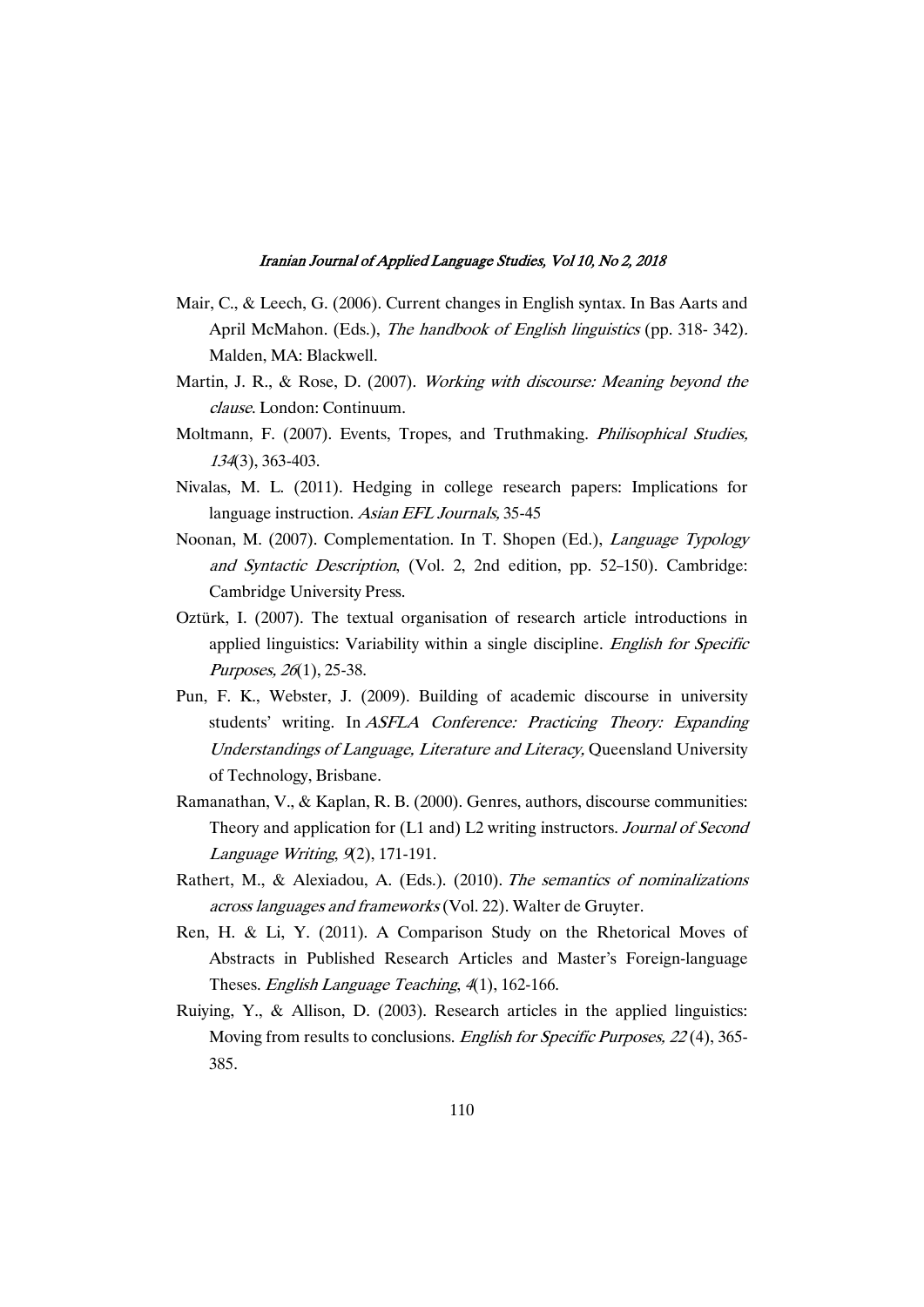- Samraj, B. (2005). An exploration of a genre set: RA abstracts and introductions in two disciplines. English for Specific Purposes, 24(2), 141-156.
- Samraj, B. (2002). Introductions in RAs: Variation across disciplines. English for Specific Purposes, 21, 1-17.
- Sarani, A., & Talati, A. (2015). Nominalization in the writing of novice vs. experienced members of academic community: a comparative study. *Iranian* Journal of Applied Language Studies, 7(2), 203-231.
- Samar, R. G., & Talebzadeh, H. (2006). Professionals write like this: The case of ESP/EAP experimental research article abstracts. In first Post-Graduate Conference, University of Tehran, Iran.
- Starfield, S. (2004). Word power: Negotiating success in a first-year Sociology essay. In L. J. Ravelli & R. A. Ellis (Eds.), Analyzing academic writing: Contextualized framework(pp. 66-83). London/New York: Continuum.
- Sušinskienė, S. (2004). Grammatical metaphor in scientific discourse. KALBOTYRA, 54(4), 76-83.
- Swales, J. M. (1990). Genre analysis: English for academic and research settings. Cambridge: Cambridge University Press.
- Thompson, J. (2004). *Introducing functional grammar*. London: Arnold.
- To V., Lê T., & Lê Q. (2013). A comparative study of nominalization in IELTS writing test papers. International Journal of Innovative Interdisciplinary Research, 4, 15-21.
- Vazquez, I., & Giner, D. (2008). Beyond mood and modality: Epistemic modality markers as hedges in research articles. A cross-disciplinary study. Revista Alicantina de Estudios Ingleses. 21, 171-190.
- Vu Thi, M. (2012). Grammatical metaphor in English pharmaceutical discourse. Unpublished MA thesis. Vietnam.
- Wenyan, G. (2012). Nominalization in medical papers: A comparative study. Studies in Literature and Language, 4(1), 86-93.
- Yang, B. (2014). Using Non-Finites in English Academic Writing by Chinese EFL Students. English Language Teaching,  $\pi$ 2), 42-52.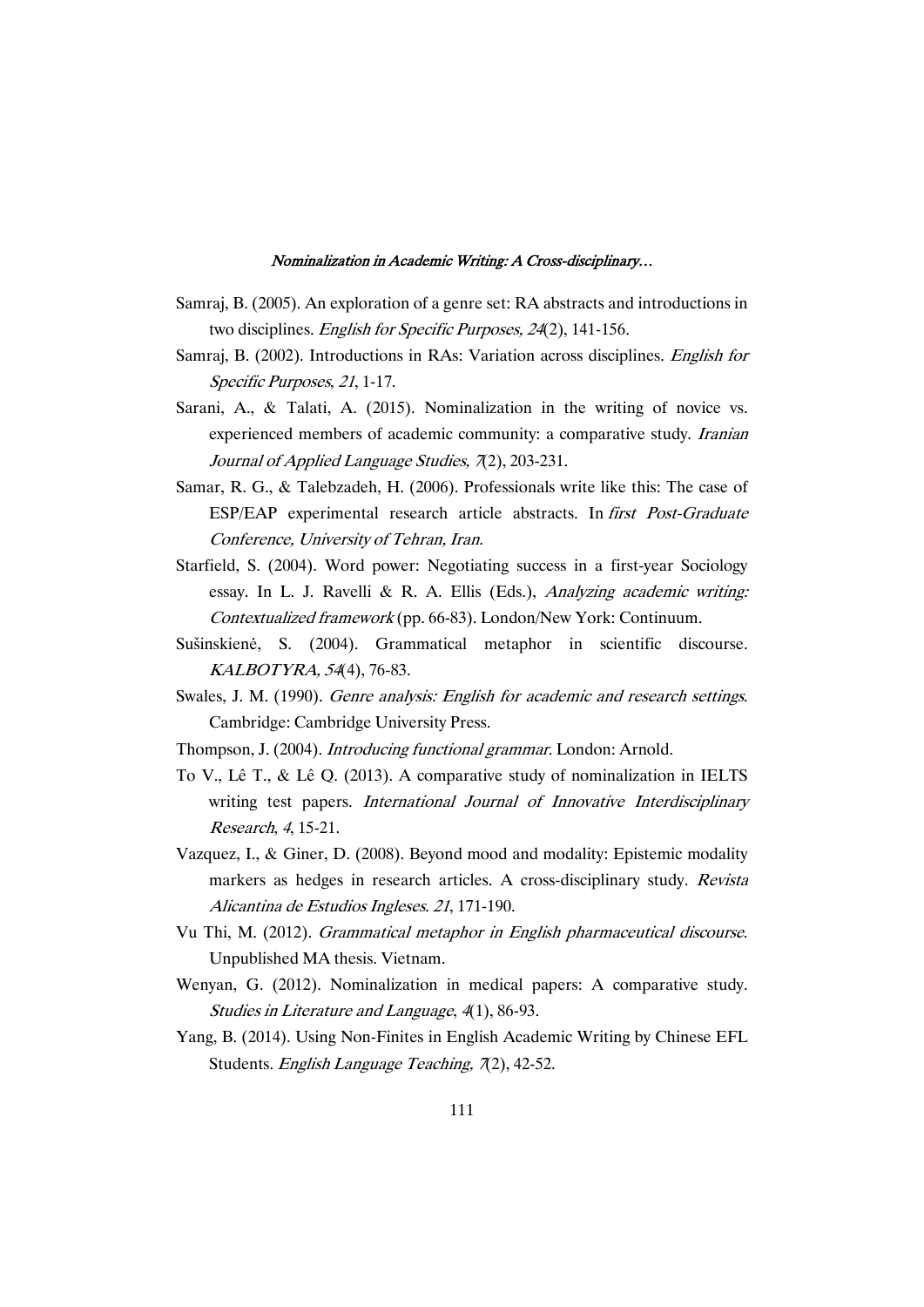- Zarei, G. R., & Mansoori, S. (2012). An analysis of disciplinary distinction between Persian and English: A case study of computer sciences. Journal of MJAL,  $4(1)$ , 1-15.
- Zucchi, A. (1993). The language of propositions and events. Issues in the syntax and semantics of nominalization. Dordrecht: Kluwer

### Appendix A: Physics Experimental Research Articles

- Bastianini, M., Vivani, R., Nocchetti, M., Costenaro, D., Bisio, C., Oswald, F., ... & Marchese, L. (2014). Effect of iodine intercalation in nanosized layered double hydroxides for the preparation of quasi-solid electrolyte in DSSC devices. Solar Energy, 107, 692-699.
- Calogero, G., Citro, I., Crupi, C., & Di Marco, G. (2014). Absorption spectra and photovoltaic characterization of chlorophyllins as sensitizers for dyesensitized solar cells. Spectrochimica Acta Part A: Molecular and Biomolecular Spectroscopy, 132, 477-484.
- Congiu, M., Lanuti, A., di Carlo, A., & Graeff, C. F. (2015). A novel and large area suitable water-based ink for the deposition of cobalt sulfide films for solar energy conversion with iodine-free electrolytes. Solar Energy, 122, 87-96.
- Das, P. P., Agarkar, S. A., Mukhopadhyay, S., Manju, U., Ogale, S. B., & Devi, P. S. (2014). Defects in chemically synthesized and thermally processed ZnO nanorods: implications for active layer properties in dye-sensitized solar cells. *Inorganic chemistry*, 53(8), 3961-3972.
- Dhas, V., Muduli, S., Agarkar, S., Rana, A., Hannoyer, B., Banerjee, R., & Ogale, S. (2011). Enhanced DSSC performance with high surface area thin anatase TiO 2 nanoleaves. Solar Energy, 85(6), 1213-1219.
- Eamegdool, S. S., Weible, M. W., Pham, B. T., Hawkett, B. S., Grieve, S. M., & Chan-ling, T. (2014). Ultrasmall superparamagnetic iron oxide nanoparticle prelabelling of human neural precursor cells. Biomaterials, 35(21), 5549-5564.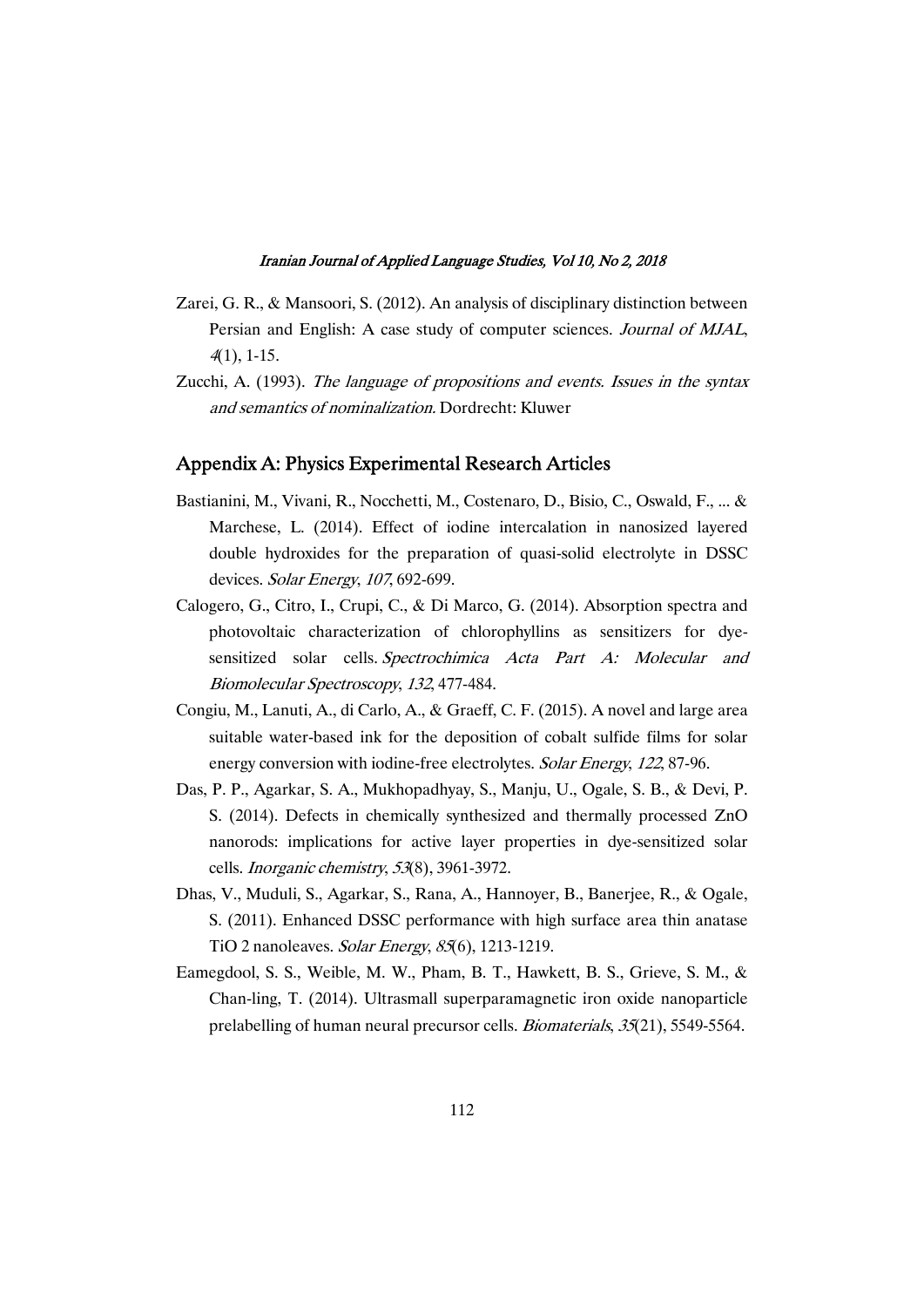- Fang, X., Li, Y., Zhang, S., Bai, L., Yuan, N., & Ding, J. (2014). The dye adsorption optimization of ZnO nanorod-based dye-sensitized solar cells. Solar Energy, 105, 14-19.
- Jana, A., Das, P. P., Agarkar, S. A., & Devi, P. S. (2014). A comparative study on the dye sensitized solar cell performance of solution processed ZnO. Solar Energy,102,143-151.
- Khoobi, M., Delshad, T. M., Vosooghi, M., Alipour, M., Hamadi, H., Alipour, E., ... & Shafiee, A. (2015). Polyethyleneimine-modified superparamagnetic Fe  $3$ O 4 nanoparticles: An efficient, reusable and water tolerance nanocatalyst. Journal of Magnetism and Magnetic Materials, 375, 217-226.
- Lee, J. H., Park, N. G., & Shin, Y. J. (2011). Nano-grain SnO 2 electrodes for high conversion efficiency SnO 2-DSSC. Solar Energy Materials and Solar Cells, 95(1), 179-183.
- Linfoot, C. L., Richardson, P., McCall, K. L., Durrant, J. R., Morandeira, A., & Robertson, N. (2011). A nickel-complex sensitiser for dye-sensitised solar cells. Solar Energy, 85(6), 1195-1203.
- Liu, M., Lu, Y., Xie, Z. B., & Chow, G. M. (2011). Enhancing near-infrared solar cell response using upconverting transparentceramics. Solar Energy Materials and Solar Cells, 95(2), 800-803.
- Mahmoud, S. A., & Fouad, O. A. (2015). Synthesis and application of zinc/tin oxide nanostructures in photocatalysis and dye sensitized solar cells. Solar Energy Materials and Solar Cells, 136, 38-43.
- Melhem, H., Simon, P., Wang, J., Di Bin, C., Ratier, B., Leconte, Y., ... & Boucle, J. (2013). Direct photocurrent generation from nitrogen doped TiO 2 electrodes in solid-state dye-sensitized solar cells: Towards optically-active metal oxides for photovoltaic applications. Solar Energy Materials and Solar Cells, 117, 624-631.
- Niu,C.,Wang,Z.,Lu,G.,Krupka,T.M.,Sun,Y.,You,Y.,...&Zheng,Y.(2013). Doxorubicin loaded superparamagnetic PLGA-iron oxide multifunctional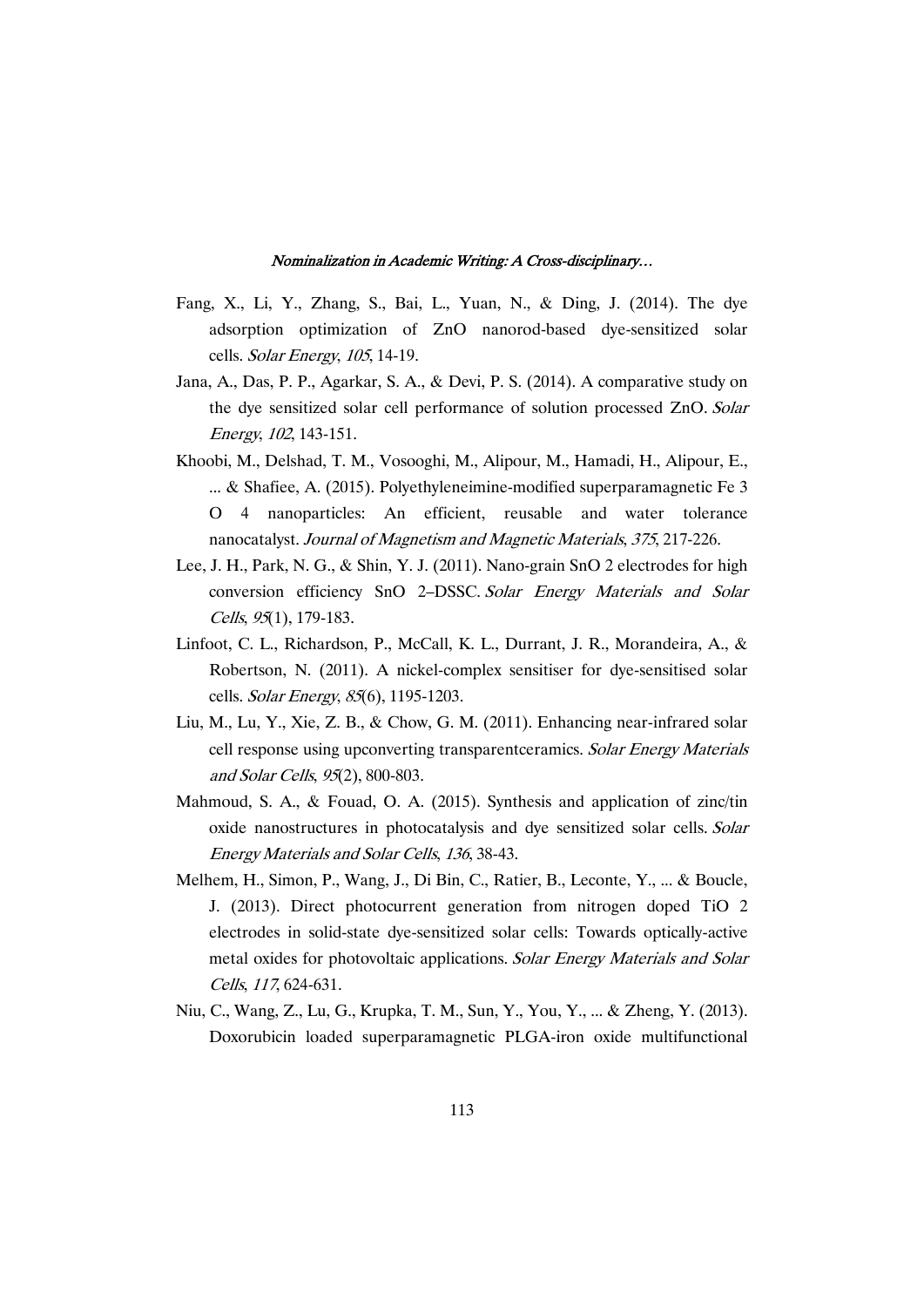microbubbles for dual-mode US/MR imaging and therapy of metastasis in lymph nodes. *Biomaterials*, 34(9), 2307-2317.

- Ocakoglu, K., Yakuphanoglu, F., Durrant, J. R., & Icli, S. (2008). The effect of temperature on the charge transport and transient absorption properties of K27 sensitized DSSC. Solar Energy Materials and Solar Cells, 92(9), 1047-1053.
- Riegler, J., Liew, A., Hynes, S. O., Ortega, D., O'Brien, T., Day, R. M., ... & Lythgoe, M. F. (2013). Superparamagnetic iron oxide nanoparticle targeting of MSCs in vascular injury. Biomaterials, 34(8), 1987-1994.
- San Esteban, A. C. M., & Enriquez, E. P. (2013). Graphene–anthocyanin mixture as photosensitizer for dye-sensitized solar cell. Solar Energy, 98, 392-399.
- Shevtsov, M. A., Nikolaev, B. P., Ryzhov, V. A., Yakovleva, L. Y., Dobrodumov, A. V., Marchenko, Y. Y., ... & Guzhova, I. V. (2015). Brain tumor magnetic targeting and biodistribution of superparamagnetic iron oxide nanoparticles linked with 70-kDa heat shock protein study by nonlinear longitudinal response. Journal of Magnetism and Magnetic Materials, 388, 123-134.
- Sokol, E. I., Tyukhov, I. I., Klochko, N. P., Khrypunov, G. S., Myagchenko, Y. O., Melnychuk, E. E., ... & Kopach, A. V. (2014). Pulse plating of semiconductors for solar cells. Solar Energy, 105, 373-380.
- Su, H., Liu, Y., Wang, D., Wu, C., Xia, C., Gong, Q., ... & Ai, H. (2013). Amphiphilic starlike dextran wrapped superparamagnetic iron oxide nanoparticle clsuters as effective magnetic resonance imaging probes. *Biomaterials*, 34(4), 1193-1203.
- Su'ait, M. S., Rahman, M. Y. A., & Ahmad, A. (2015). Review on polymer electrolyte in dye-sensitized solar cells (DSSCs). Solar Energy, 115, 452-470.
- Sun, M., Zhu, A., Zhang, Q., & Liu, Q. (2014). A facile strategy to synthesize monodisperse superparamagnetic OA-modified Fe  $3$  O 4 nanoparticles with PEG assistant. Journal of Magnetism and Magnetic Materials, 369, 49-54.
- Suryanarayanan, V., Lee, K. M., Ho, W. H., Chen, H. C., & Ho, K. C. (2007). A comparative study of gel polymer electrolytes based on PVDF-HFP and liquid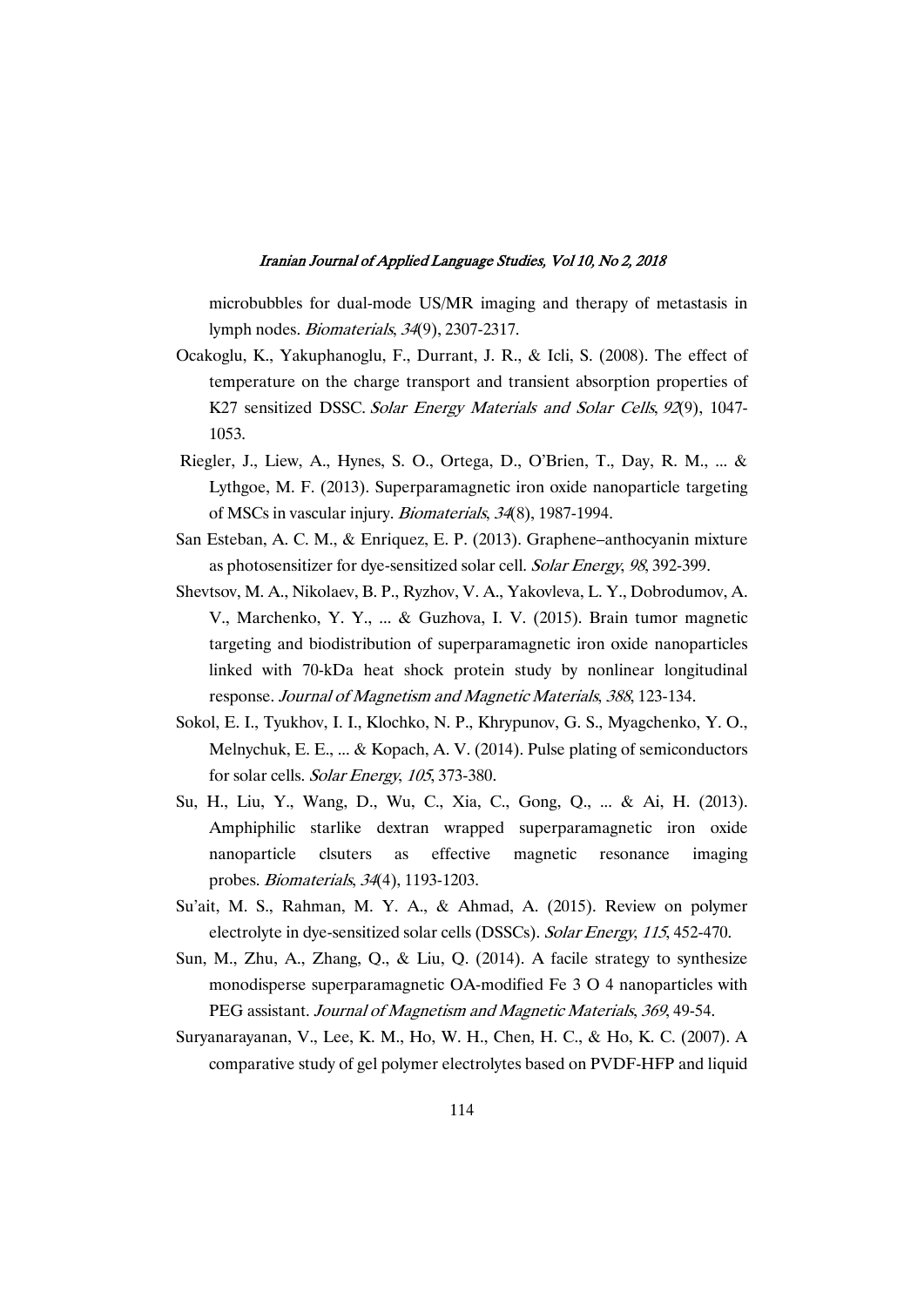electrolytes, containing imidazolinium ionic liquids of different carbon chain lengths in DSSCs. Solar energy materials and solar cells, 91(15), 1467-1471.

- Theumer, A., Gräfe, C., Bähring, F., Bergemann, C., Hochhaus, A., & Clement, J. H. (2015). Superparamagnetic iron oxide nanoparticles exert different cytotoxic effects on cells grown in monolayer cell culture versus as multicellular spheroids. Journal of Magnetism and Magnetic Materials, 380, 27-33.
- Trekker, J., Leten, C., Struys, T., Lazenka, V. V., Argibay, B., Micholt, L., ... & Himmelreich, U. (2014). Sensitive in vivo cell detection using size-optimized superparamagnetic nanoparticles. Biomaterials, 35(5), 1627-1635.
- Upadhyaya, H. M., Senthilarasu, S., Hsu, M. H., & Kumar, D. K. (2013). Recent progress and the status of dye-sensitised solar cell(DSSC) technology with state-of-the-art conversion efficiencies. Solar Energy Materials and Solar Cells, 119, 291-295.
- Wang, B., & Kerr, L. L. (2011). Dye sensitized solar cells on paper substrates. Solar Energy Materials and Solar Cells, 95(8), 2531-2535.
- Wen, F., Zhang, F., & Zheng, H. (2012). Microwave dielectric and magnetic properties of superparamagnetic 8-nm Fe 3 O 4 nanoparticles.Journal of Magnetism and Magnetic Materials, 324(16), 2471-2475.

### Appendix B: Applied Linguistics Experimental Research Articles

- $\ddot{A}$ del, A., & Erman, B. (2012). Recurrent word combinations in academic writing by native and non-native speakers of English: A lexical bundles approach. English for specific purposes,  $31(2)$ , 81-92.
- Alfahad, A. (2015). Aggressiveness and deference in Arabic broadcast interviews. Journal of Pragmatics, 88, 58-72.
- Bocanegra-Valle, A. (2014). 'English is my default academic language': Voices from LSP scholars publishing in a multilingual journal. Journal of English for Academic Purposes, 13, 65-77.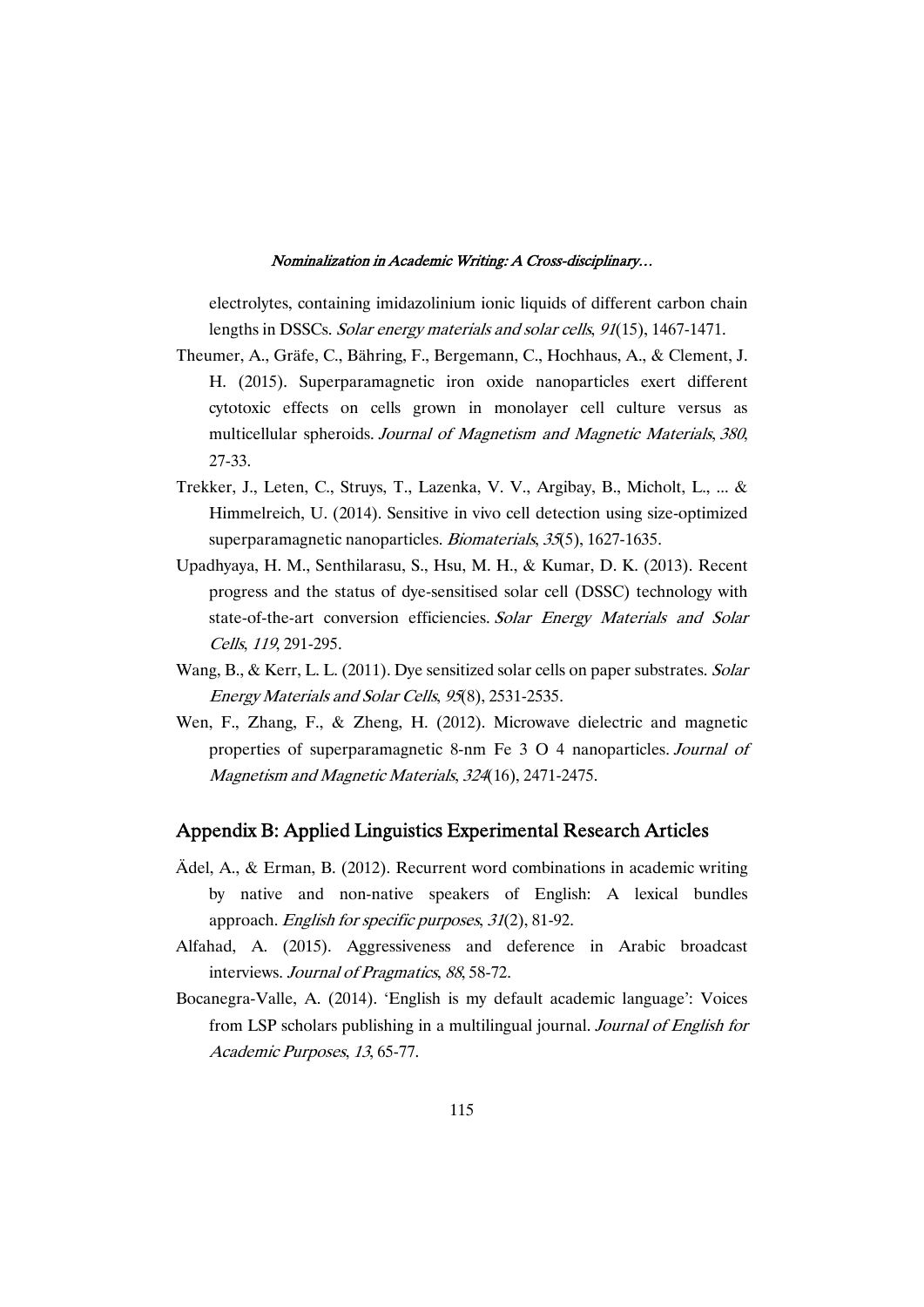- Charles, M. (2012). 'Proper vocabulary and juicy collocations': EAP students evaluate do-it-yourself corpus-building. English for Specific Purposes, 31(2), 93-102.
- Charles, M. (2014). Getting the corpus habit: EAP students' long-term use of personal corpora. English for Specific Purposes, 35,30-40.
- Chen, Y. C., & Lai, H. L. (2014). The influence of cultural universality and specificity on EFL learners' comprehension of metaphor and metonymy. International Journal of Applied Linguistics, 24(3), 312-336.
- Cheng, S. W. (2012). "That's it for today": Academic lecture closings and the impact of class size. *English for Specific Purposes*, 31(4), 234-248.
- Chung Kwong Ho, V. (2011). A discourse-based study of three communities of practice: How members maintain a harmonious relationship while threatening each other's face via email. Discourse Studies, 13(3), 299-326.
- Deroey, K. L., & Taverniers, M. (2012). Just remember this: Lexicogrammatical relevance markers in lectures. English for Specific Purposes, 31(4), 221-233.
- Don, Z. M., & Izadi, A. (2011). Relational connection and separation in Iranian dissertation defenses. Journal of Pragmatics, 43(15), 3782-3792.
- Giannoni, D. S. (2014). A comparison of British and Italian customer-complaint forms. English for Specific Purposes, 34,48-57.
- Hartig, A. J., & Lu, X. (2014). Plain English and legal writing: Comparing expert and novice writers. English for Specific Purposes, 33, 87-96.
- Hawes, T., & Thomas, S. (2012). Theme choice in EAP and media language. Journal of English for academic purposes, 11(3), 175-183.
- Jaroongkhongdach, W., Todd, R. W., Keyuravong, S., & Hall, D. (2012). Differences in quality between Thai and international research articles in ELT. Journal of English for Academic Purposes, 11(3), 194-209.
- Kumar, V., & Stracke, E. (2011). Examiners' reports on theses: Feedback or assessment?. Journal of English for Academic Purposes, 10(4), 211-222.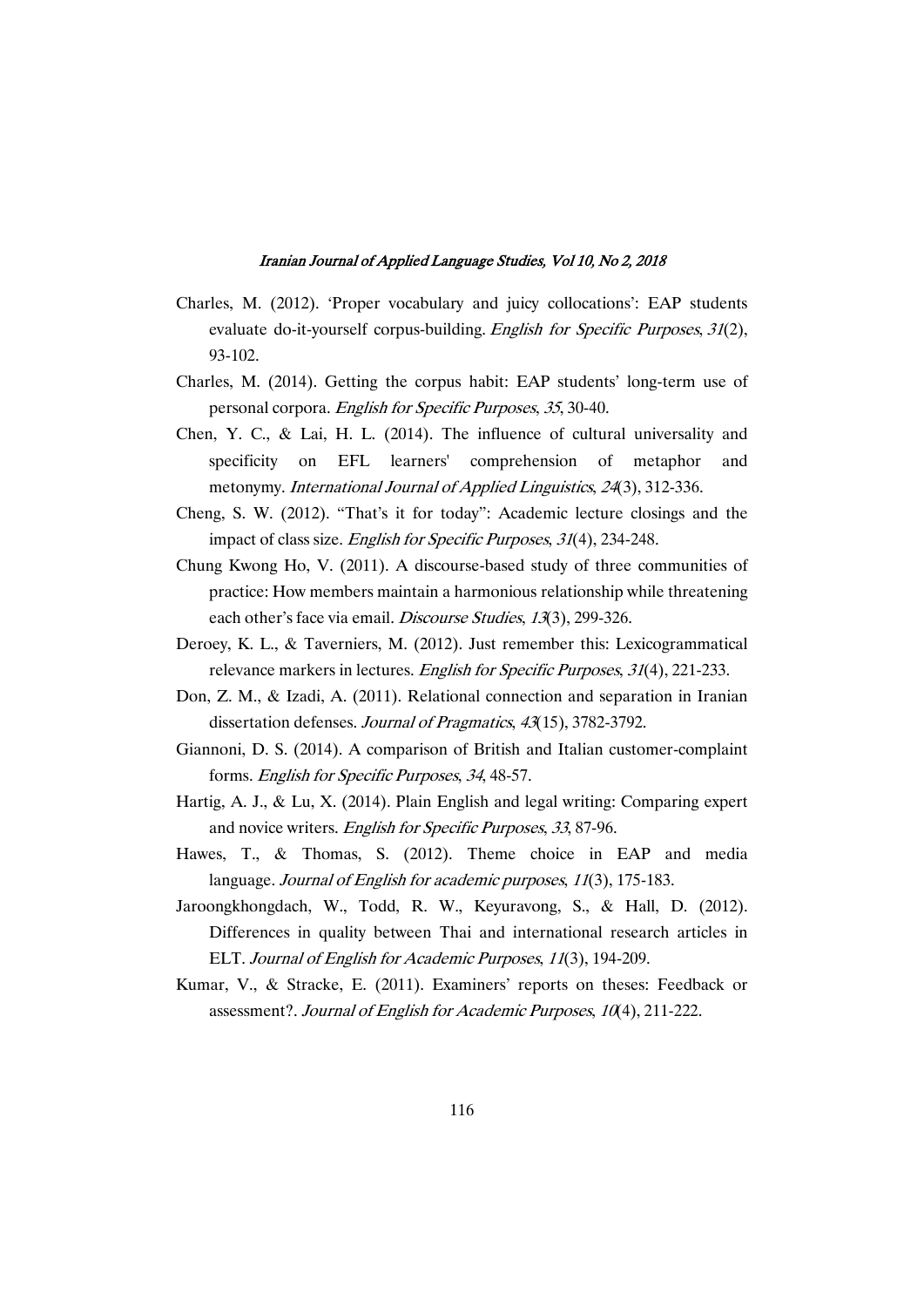- Ladegaard, H. J. (2011). Stereotypes and the discursive accomplishment of intergroup differentiation. Pragmatics. Quarterly Publication of the International Pragmatics Association (IPrA), 21(1), 85-109.
- Lim, J. M. H. (2010). Commenting on research results in applied linguistics and education: A comparative genre-based investigation. Journal of English for academic Purposes, 9(4), 280-294.
- Lim, J. M. H. (2012). How do writers establish research niches? A genre-based investigation into management researchers' rhetorical steps and linguistic mechanisms. Journal of English for Academic Purposes, 11(3), 229-245.
- McGrath, L., & Kuteeva, M. (2012). Stance and engagement in pure mathematics research articles: Linking discourse features to disciplinary practices. English for Specific Purposes, 31(3), 161-173.
- Othman, Z. (2010). The use of okay, right and yeah in academic lectures by native speaker lecturers: Their 'anticipated'and 'real'meanings. Discourse Studies, 12(5), 665-681.
- Petraki, E., & Bayes, S. (2013). Teaching oral requests. Pragmatics. Quarterly Publication of the International Pragmatics Association (IPrA),23(3), 499- 517.
- Sheldon, E. (2011). Rhetorical differences in RA introductions written by English L1 and L2 and Castilian Spanish L1 writers. Journal of English for Academic Purposes, 10(4), 238-251.
- Skalicky, S., Berger, C. M., & Bell, N. D. (2015). The functions of "just kidding" in American English. Journal of Pragmatics, 85, 18-31.
- Taylor, C. (2015). Beyond sarcasm: The metalanguage and structures of mock politeness. Journal of Pragmatics, 87, 127-141.
- Thomas, M. (2015). Air Writing as a Technique for the Acquisition of Sino-Japanese Characters by Second Language Learners. Language Learning, 65(3), 631-659.
- Tracy, K. (2011). What's in a name? Stance markers in oral argument about marriage laws. Discourse & Communication,  $5(1)$ , 65-88.